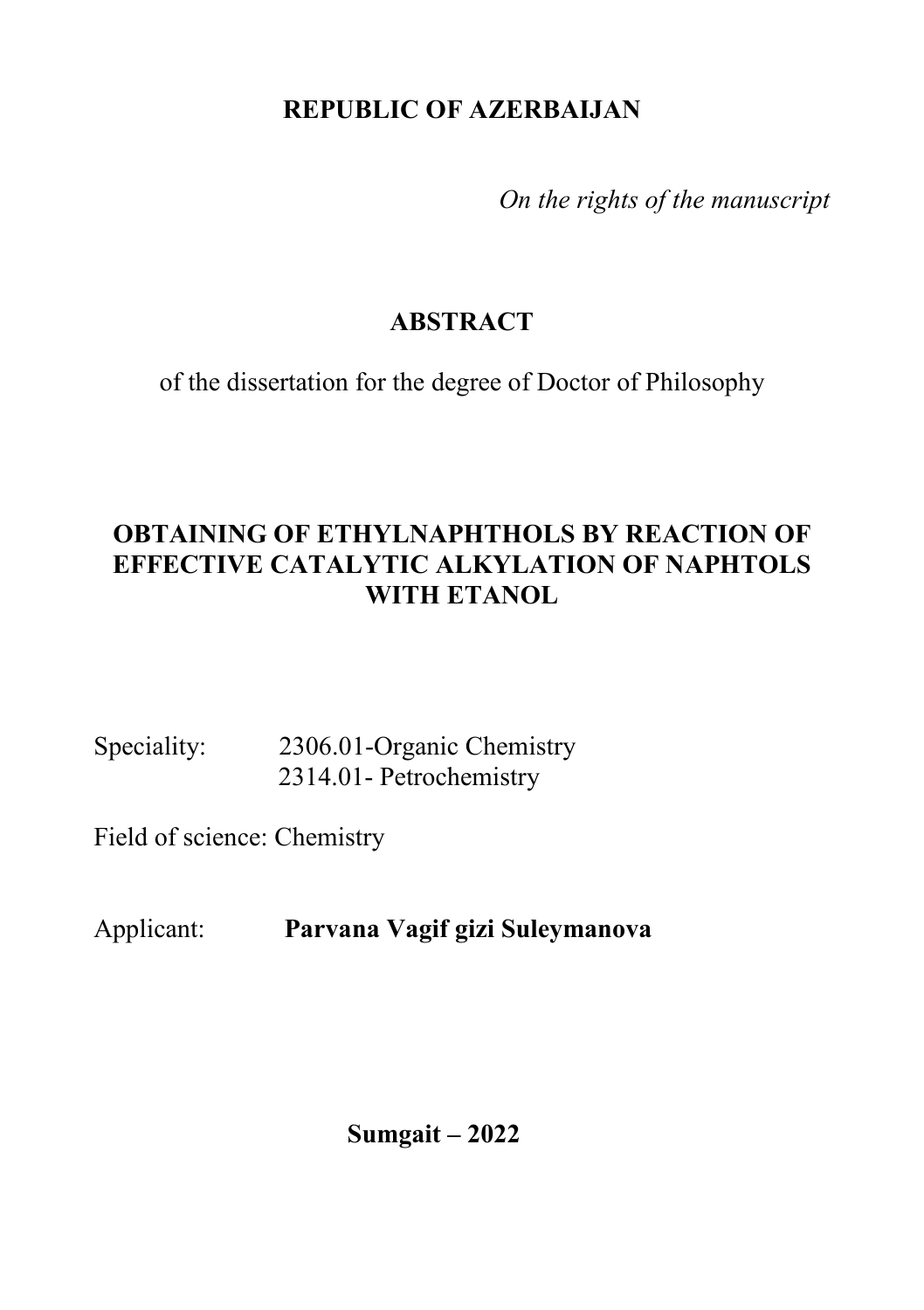The dissertation work was performed at Sumgait State University the Department of Petrochemistry and Chemical Engineering.

|                     | Scientific supervisor: Doctor of Sciences in Chemistry, professor<br>Akbar Ali oglu Agayev |  |  |  |  |
|---------------------|--------------------------------------------------------------------------------------------|--|--|--|--|
| Official opponents: | Doctor of Sciences in Chemistry, associate<br>professor<br>Alverdi Khankishi oglu Karimov  |  |  |  |  |
|                     | Doctor of Sciences in Chemistry, professor<br>Chingiz Gnyaz oglu Rasulov                   |  |  |  |  |
|                     | Doctor of Sciences in Chemistry<br>Giyas Ilyas oglu Bayramov                               |  |  |  |  |

Dissertation council FD 2.23 of Supreme Attestation Commission under the President of the Republic of Azerbaijan operating at the Sumgait State University

Deputy Chairman of the Dissertation Council: **\_\_\_\_\_\_\_\_\_\_** Doctor of Sciences in Chemistry, professor **Aga Mahammad oglu Mustafayev**  $S_{\text{invariant}}$ Dissertation Council: **LE NATION**  $\sum_{k=1}^{\infty}$ associate professor **Musa Musa oglu Mustafayev** 

Chairman of thescientific seminar

**\_\_\_\_\_\_\_\_\_\_** 

Doctor of Sciences in Chemistry, professor

**Dursun Ahmad oglu Ashurov**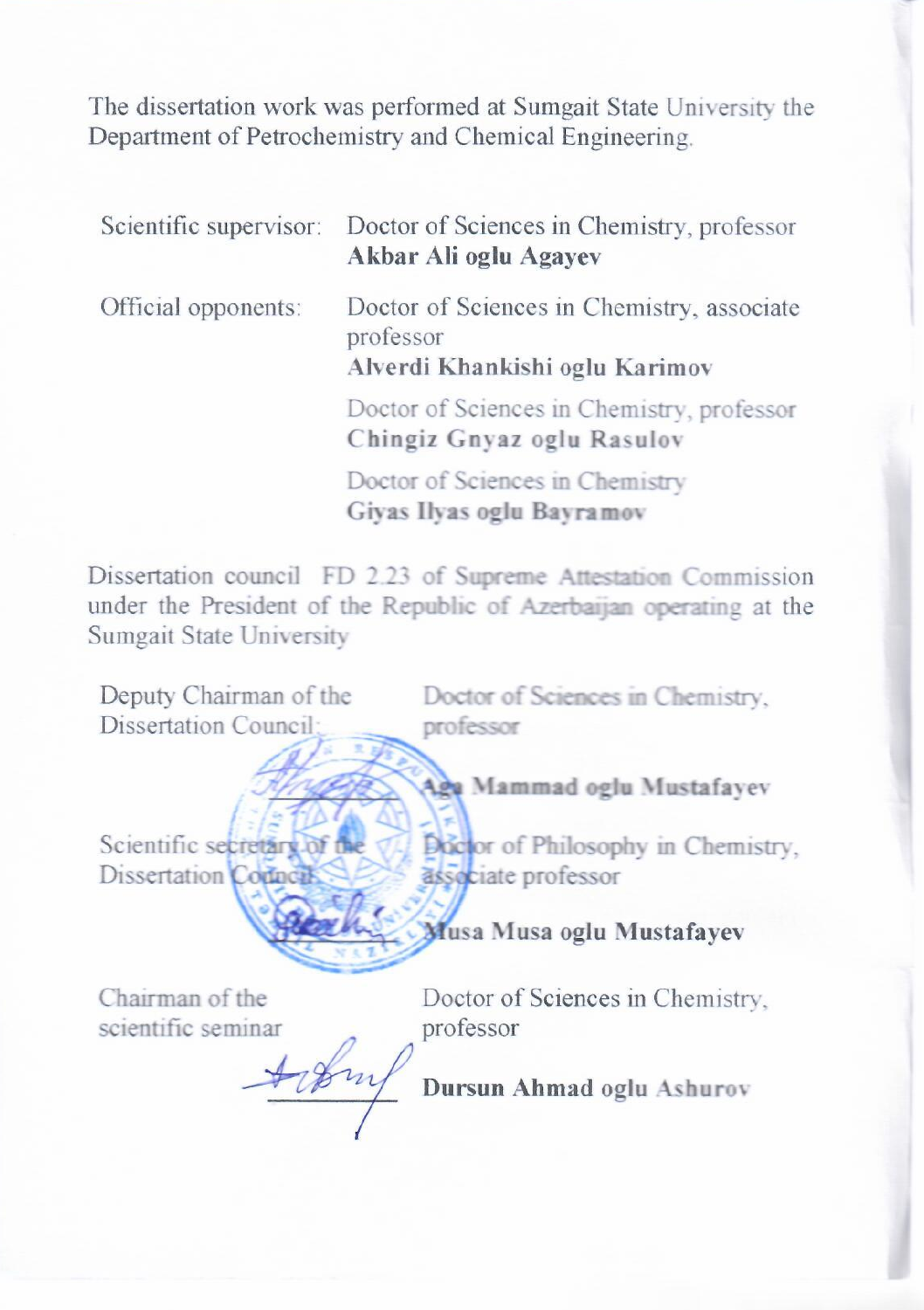#### **GENERAL DESCRIPTION OF WORK**

**The relevance of the theme and the degree of development.** Among the many derivatives of naphthols, a special place is occupied by its low molecular weight homologues. Of these compounds, methyl and ethylnaphthols are of particular importance. Because they produce vitamins, pesticides, dyes, fragrances, medicines, additives, preparations used in photography and computer technology.

The raw material base of naphthols is mainly naphthalene, obtained from oil and coal. In general, about half of the naphthalene produced in the world is used for the production of naphthol and its derivatives. Along with valuable olefins (ethylene, propylene, etc.) obtained during the chemical processing of oil, especially in the process of pyrolysis of the gasoline fraction, light and heavy pyrolysis products are formed in our country, containing a sufficient amount of naphthalene and its alkyl derivatives, the use of which is relatively limited.

The processes of oxidation, sulfonation, oxidative decarboxylation, which have been studied and used to a limited extent for the production of naphthalene based on naphthalene, are characterized by complexity, multi-stage technology and complexity of control, and therefore require the development of new effective methods. One of these methods, which attracts a lot of attention and is considered relevant, is the production of alkyl naphthols by the alkylation reaction of naphthols. Although this method is used to obtain alkyl homologues of arenes, phenols, anilines and other aromatic compounds, it has been little studied in the synthesis of the corresponding naphthol derivatives, especially ethyl homologues.

The main reason for this is the low activity, selectivity and non-stationary operation of the catalysts used in these processes. In order to eliminate them, the development of methods for the synthesis of various ethyl homologues of naphthols with the acquisition of effective catalytic systems for these processes and their effective use in the alkylation process has recently attracted increasing interest.

3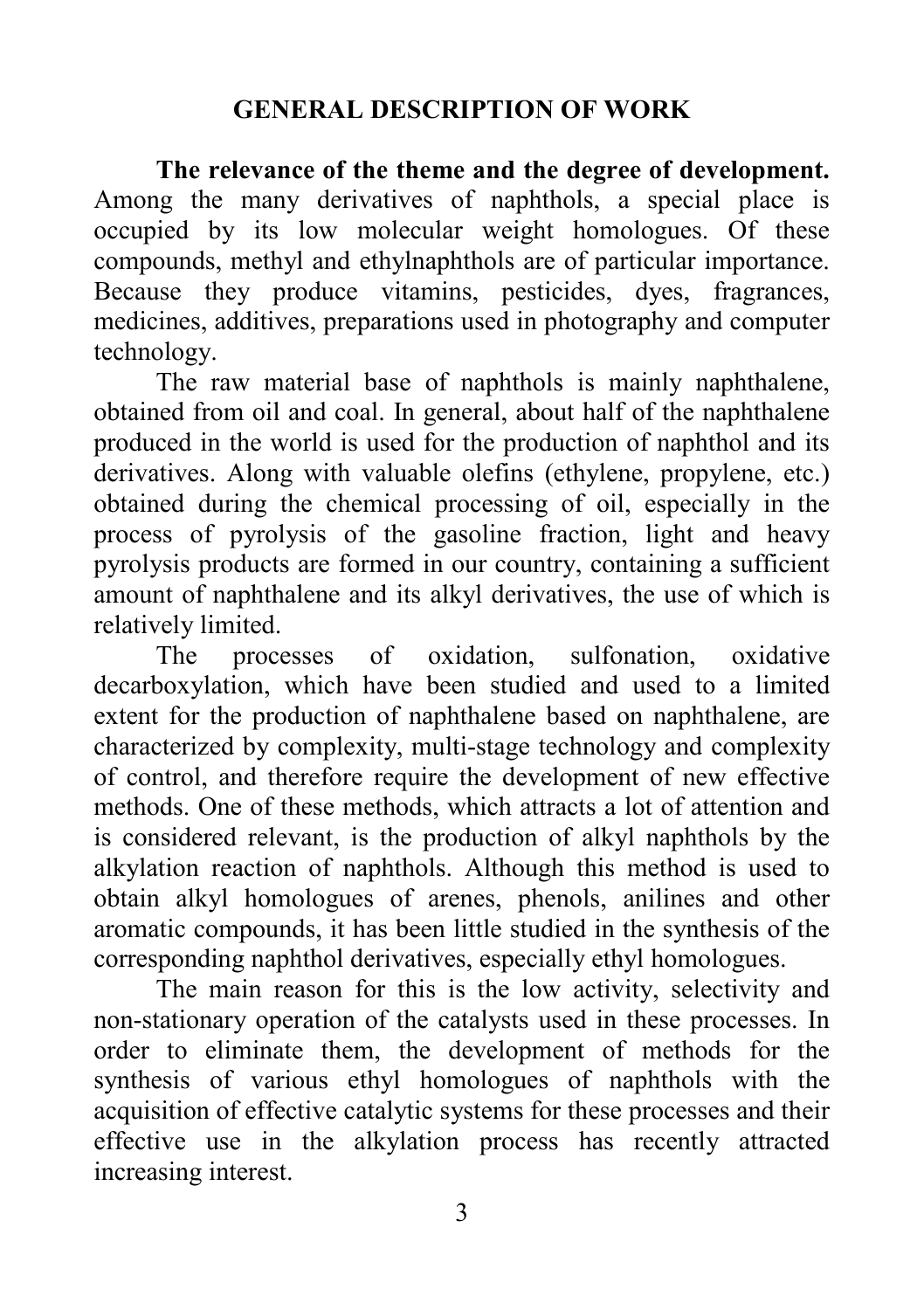**Object and subject of research.** The catalytic alkylation of 1 and 2-naphthols with ethanol was taken as the object of study. The subject of research was the development of an effective method for obtaining ethyl homologues of naphthols in the presence of catalytic systems, which were selected among oxide-containing catalysts and modified H-mordenites and substantiated.

**Aim and objectives of the research.** The aim and objective of the study is to select an effective catalytic system as a result of a comparative analysis of the catalytic and operational properties of various oxide and zeolite systems in the reaction of alkylation of 1 and 2-naphthols with ethanol, to study the physicochemical foundations of the process and the development of a method for obtaining ethyl naphthols..

In this regard, the following questions were posed and resolved in the dissertation:

- Study of the activity of ferritic (MFe<sub>2</sub>O<sub>4</sub>⋅γ-Al<sub>2</sub>O<sub>3</sub>; M-Mg, Zn, Co, Cu) catalysts in the synthesis of ethylnaphthols by the reaction of alkylation of 1- and 2-naphthols with ethanol;

- Study of the alkylation reaction of 1- and 2-naphthols in the presence of a vanadium-chromium-aluminum oxide catalyst and analysis of their activity and selectivity in the synthesis of ethylnaphthols compared to ferrites;

- Study of the alkylation reaction of 1- and 2-naphthols with ethanol in the presence of H-mordenite and its modified samples;

- Study of the influence of the concentration of modifiers (nickel, palladium, zirconium) on the yield and selectivity of the synthesis of monoethyl-1-naphthol based on 1-naphthol and ethanol;

- Study of the activity and selectivity of nickel-, palladium- and zirconium-containing mordenites for target ethylnaphthols in the reaction of alkylation of 2-naphthol with ethanol;

- A detailed investigation of the alkylation of 1- and 2 naphthols with ethanol in the presence of a chromium, zirconium and sulfur-containing mordenite catalyst; study of the main intermediate and side transformations occurring in the process, and determination of their chemical nature;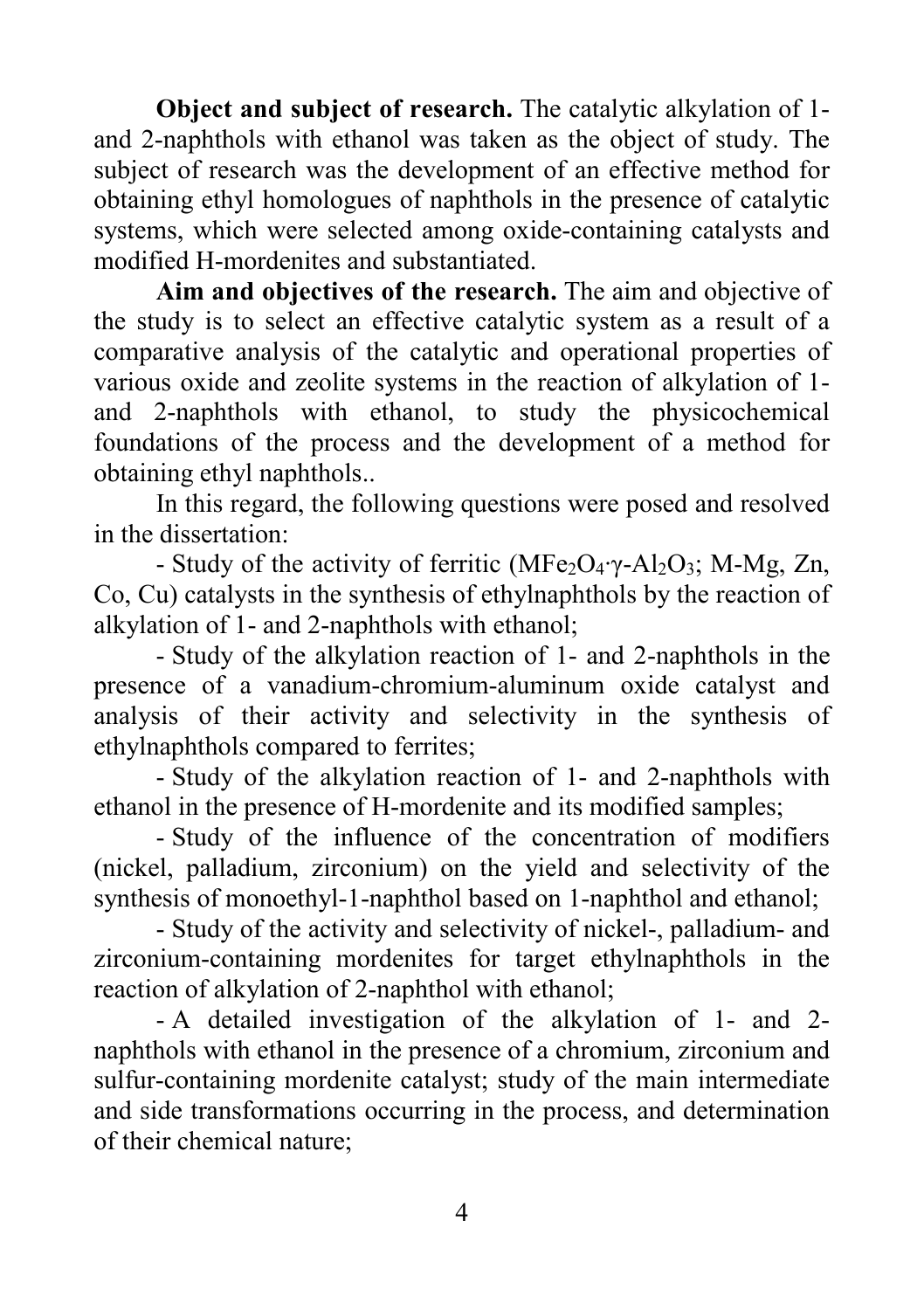- Carrying out kinetic studies of the reaction of alkylation of 1 naphthol with ethanol in a differential reactor, calculation of kinetic constants and development of a kinetic model;

- Study of the impact of different parameters on the alkylation reaction of naphthols with ethanol in the presence of selected chromo-zirconium, sulfur-containing H-mordenites, obtaining monoethyl-1-naphthols based on 1-naphthol and ethanol, as well as monoethyl-2-naphthols by reacting 2-naphthol with ethanol.

**Research methods.** The study was conducted using modern equipment, instruments and software. The experiments were carried out in an extraction type reactor, in a differential reaction apparatus, gas-liquid chromatography, NMR spectroscopy were used as a method of physicochemical analysis, MATLAB programs were used in kinetic calculations.

## **Main provisions for the defense:**

- the catalytic properties of ferrite (MFe<sub>2</sub>O<sub>4</sub>⋅γ-Al<sub>2</sub>O<sub>3</sub>; M-Mg, Zn, Co, Cu) and vanadium chromium-aluminum oxide catalysts in the alkylation of 1- and 2-naphthols with ethanol were studied and compared;

- the activity and selectivity of H-mordenites modified with nickel, palladium and zirconium in the alkylation reaction of naphthols 1 and 2 with ethanol were determined, the nature of the main and side transformations was studied;

- effective alkylation of 1- and 2-naphthols with ethanol in the presence of zirconium-containing H-mordenite and chromiumzirconium-sulfur-containing composite mordenite has been carried out;

- kinetic studies of the alkylation reaction of 1-naphthol with ethanol were carried out, step-by-step scheme and routes were determined, kinetic constants were calculated and a low-error kinetic model was developed;

- the method of obtaining monoethylnaphtholes by alkylation of 1- and 2-naphthols with ethanol in the presence of chromium, zirconium and sulfur-containing H-mordenite was developed.

**Scientific novelty of the research.** The catalytic properties of ferrite, vanadium-chromoaluminum oxide catalysts, mordenite and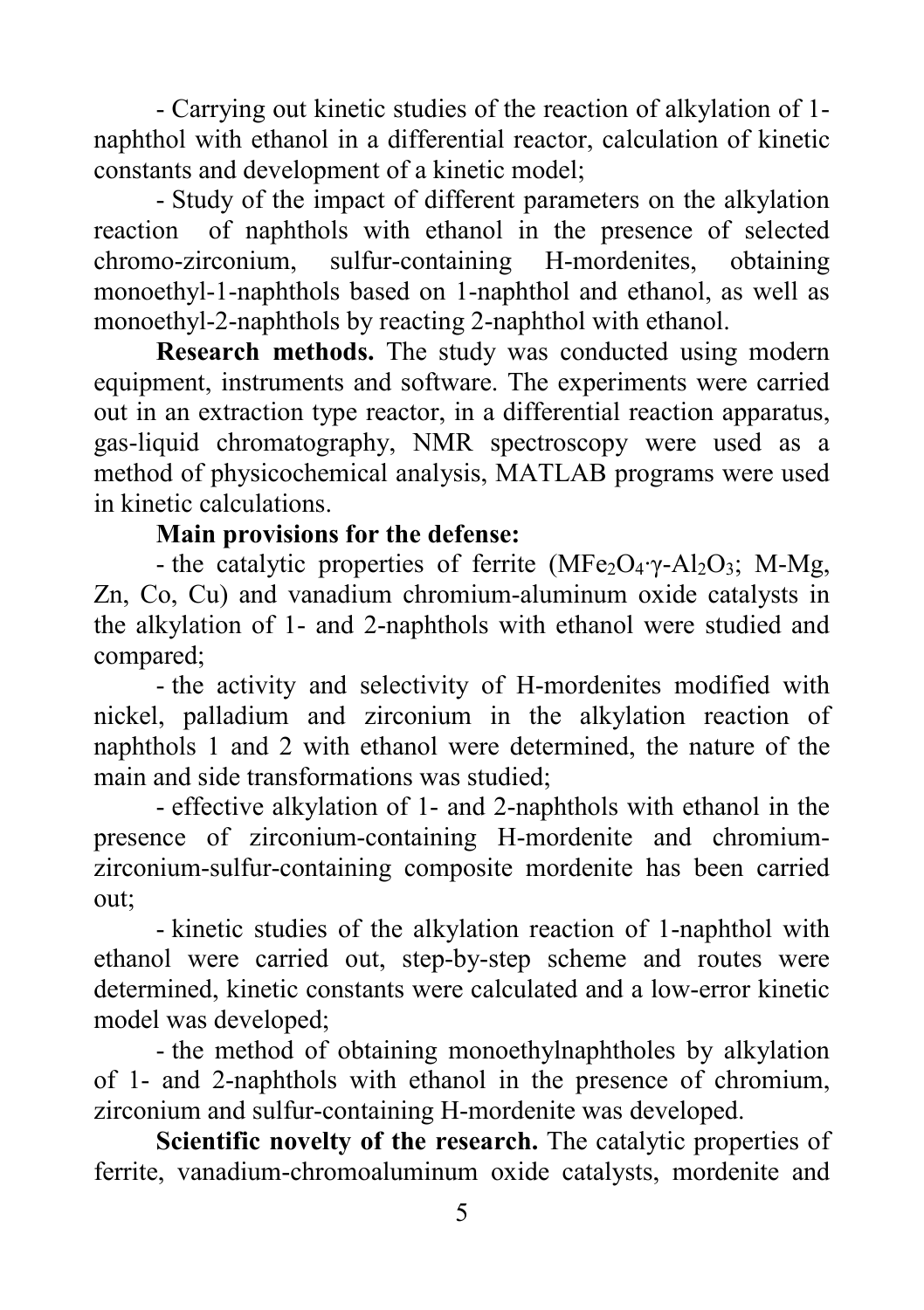its modified samples, as well as nickel-, palladium-, zirconiumcontaining H-mordenites in the reaction of alkylation of 1- and 2 naphthols with ethanol were studied for the first time. As a result of a comparative analysis of the studied catalysts, among the oxide catalysts, the vanadium-chromium-aluminum system was chosen as the most active and selective catalytic system in the synthesis of monoethylnaphthols. The influence of the concentration of modifiers in mordenite on the process parameters was studied and a high yield value was obtained, calculated from the converted and initially taken naphthol, of the corresponding monoethylnaphthols in the reaction of alkylation of both naphthols with ethanol in the presence of 1.5 wt% Zr, H-mordenite. The main, intermediate and side transformations of the reaction of ethanol-1-naphthol alkylation in the presence of zirconium-containing mordenite are determined, the catalytic and operational properties of which are enhanced by the  $Cr_2(SO_4)$ <sub>3</sub> promoter, kinetic studies of the process are carried out, the main routes are refined, limiting stages are shown, kinetic constants are calculated. A kinetic model of the process occurring on the surface of a complex mordenite catalyst by a series-parallel mechanism has been obtained.

**Theoretical and practical significance of the research.** The catalytic properties of vanadium-chromium-aluminum oxides, ferrites and H-mordenites in the interaction of 1- and 2-naphthols with ethanol have been studied and analyzed, their activities and selectivity series have been determined. A method was developed for the synthesis of monoethyl-1-naphthols with a yield of 32.0% and a selectivity of 94.5% in the process of alkylation of 1-naphthol with ethanol, a method for obtaining a mixture of monoethyl-2-naphthols based on 2-naphthol and ethanol with a yield of 33.8% and selectivity of 94.0% in the presence of H-mordenite containing chromium, zirconium, sulfur. The use of these methods in industry can satisfy the demand for monoethylnaphthols, especially 2-ethyl-1 naphthol and 1-ethyl-2-naphthol, as well as 1- and 2 ethoxyphantalines. The resulting low-error kinetic model of the 1 naphthol alkylation process with ethanol can be used as a basis for further modeling and optimization.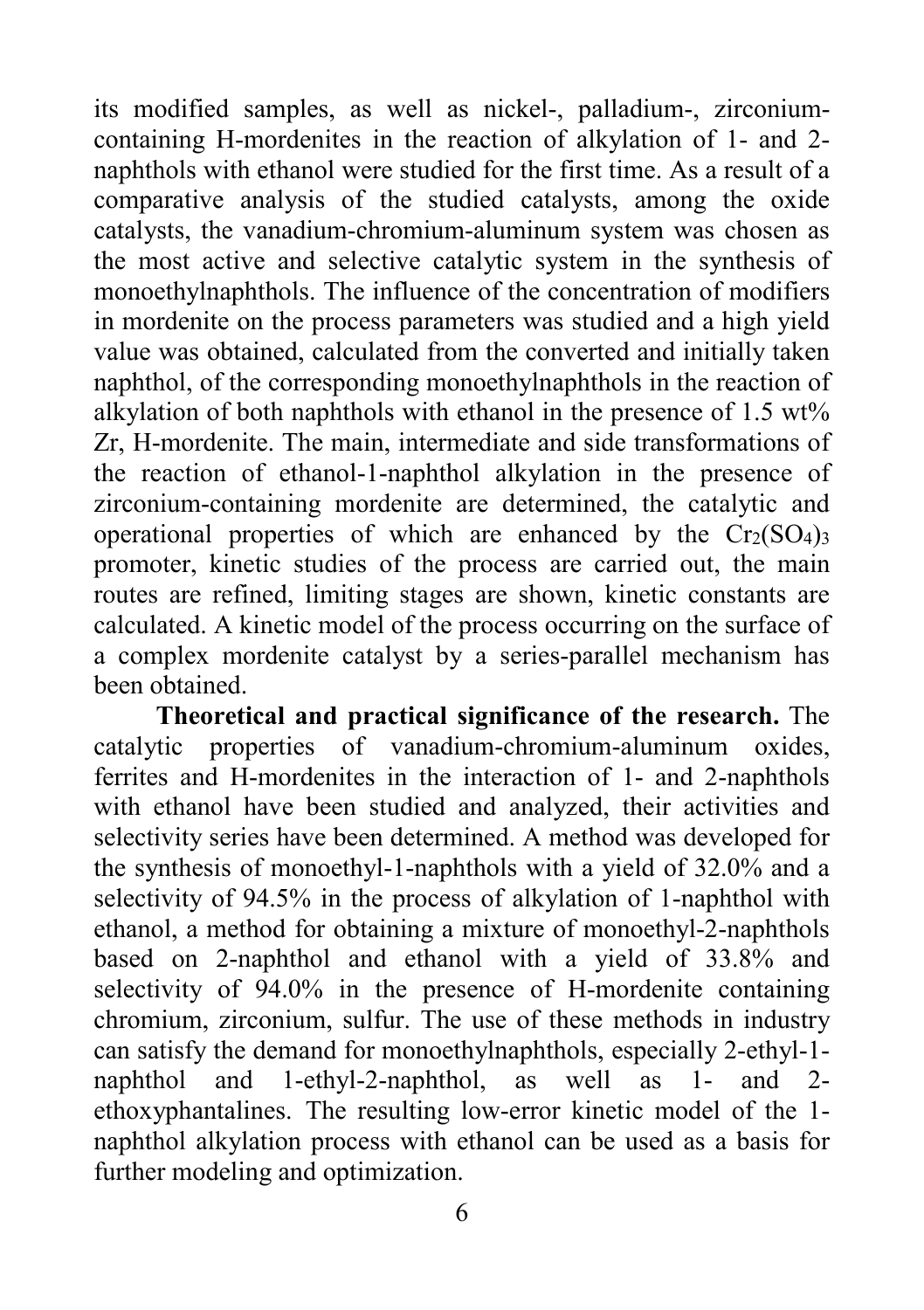**Approbation and implementation of the research.** Published 19 scientific papers on the topic of the dissertation, 7 articles in peerreviewed international journals, including 2 without co-authors and 12 conference proceedings. Published works fully reflect the content of the dissertation.

The main results of the dissertation were presented at the following conferences: XXI Republican Scientific Conference of Doctoral Students and Young Researchers (Baku: 2017), International Scientific Conference "Functional Monomers and Polymeric Materials with Special Properties: Problems, Prospects and Practical Views" dedicated to the 55<sup>th</sup> anniversary of Sumgayit State University (Sumgait: 2017), International Scientific and Technical Conference "Petrochemical Synthesis and Catalysis in Complex Condensed Systems" dedicated to the 100<sup>th</sup> anniversary of Academician B.G. Zeynalov (Baku: 2017), International scientific-practical conference "Innovative prospects for the development of oil refining and petrochemistry", dedicated to the  $110<sup>th</sup>$  anniversary of Academician V.S. Aliyev (Baku: 2018), XXII Republican Scientific Conference of Doctoral Students and Young Researchers dedicated to the 100<sup>th</sup> anniversary of the Azerbaijan Democratic Republic (Baku: 2018), Advances in synthesis and complexing The Fifth İnternational Scientific Conferense (Moscow: 2019), International scientific conference on "Actual problems of modern chemistry" dedicated to the 90th anniversary of the Institute of Petrochemical Processes named after academician Y.H. Mammadaliyev of ANAS (Baku: 2019), International scientific conference on "Prospects for innovative development of chemical technology and engineering" dedicated to the  $70<sup>th</sup>$  anniversary of Sumgait (Sumgait: 2019).

**Name of the organization where the dissertation work is carried out.** The work was carried out at the Department of Petrochemistry and Chemical Engineering of Sumgayit State University.

**Personal participation of the author.** The applicant is a responsible executor at each stage of solving the issues raised in the dissertation, practical implementation of the study, analysis of the results, writing articles and theses, dissertation.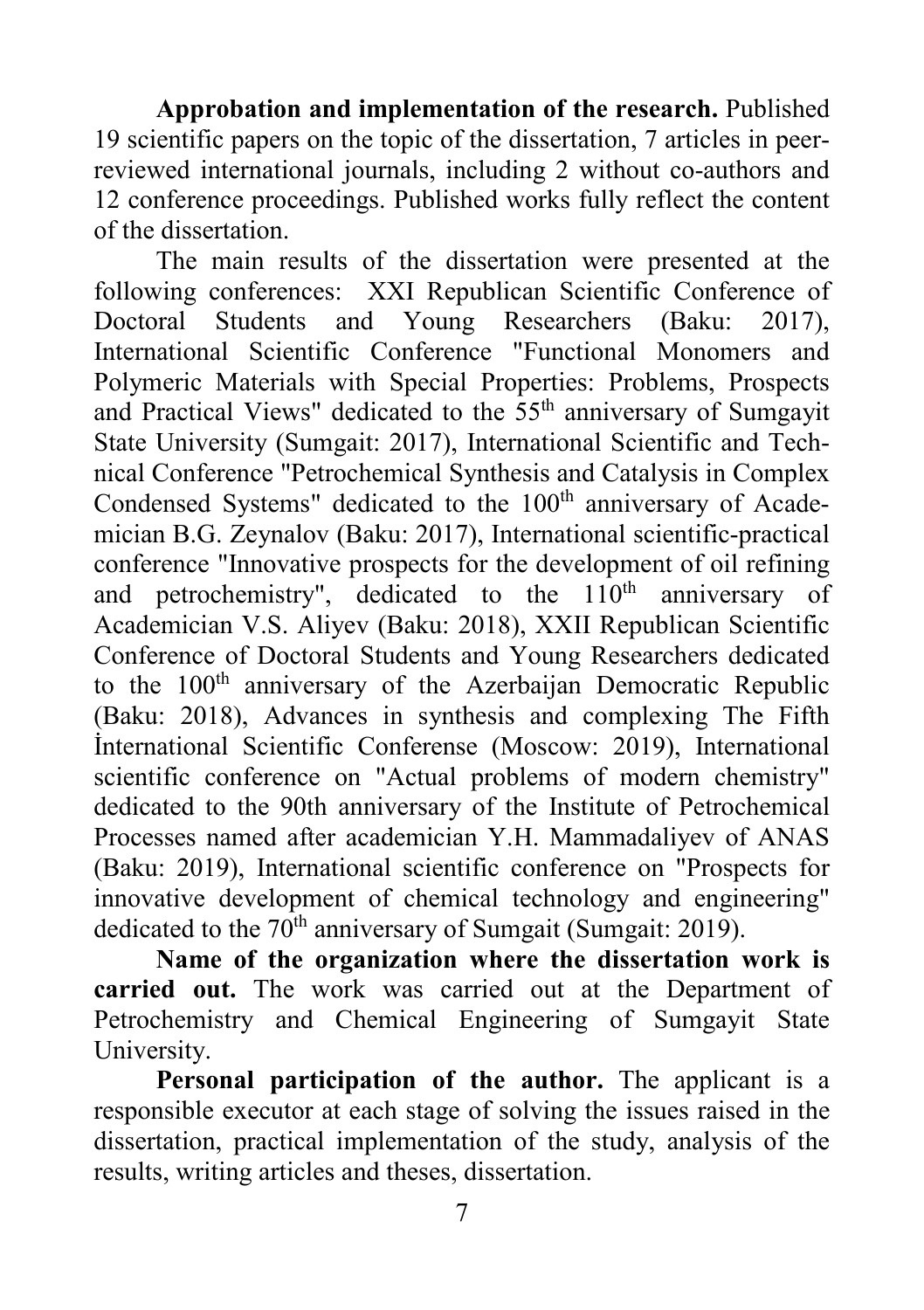**The total volume of the dissertation with the volume of structural parts of the dissertation.** The dissertation has a volume of 147 pages and consists of an introductory part, 5 chapters, results and a bibliography of 138 titles.

The total volume of the dissertation is 172672 characters, not counting 17 figures, 30 tables and a list of references.

**The main content of the dissertation.** The introductory part provides brief information about the relevance of the topic, the object and subject of research, the goals and objectives of the work, scientific novelty, theoretical and practical significance, approbation, structure, volume, and substantiates.

**The first chapter** provides a critical analysis of scientific papers on the methods of obtaining naphthols, the study of alkylation reactions in the synthesis of their alkyl homologues. Scientific information about the procedure for conducting experiments, the used raw materials and methods for obtaining catalysts is presented **in the second chapter**.

**The third chapter** presents the results of studying the catalytic properties of ferrite and other oxide systems in the reaction of alkylation of naphthols with ethanol. **In the fourth chapter**, the results of the interaction of 1- and 2-naphthols with ethanol in the presence of H-mordenite and its modified samples are published. **The fifth chapter** presents the results of a detailed study of the reaction of alkylation of naphthols with ethanol in the presence of a complex mordenite catalyst containing chromium-zirconium-sulfur, which exhibits higher catalytic properties, and the scientific results obtained on the development of an effective method for producing monoethylnaphthols.

#### **MAIN CONTENT OF THE WORK**

Chemically pure 1-naphthol, 2-naphthol and ethanol were used as raw materials in the studies. The experiments were carried out in a reactor with a fixed catalyst layer, and kinetic studies in a setup with a differential reactor.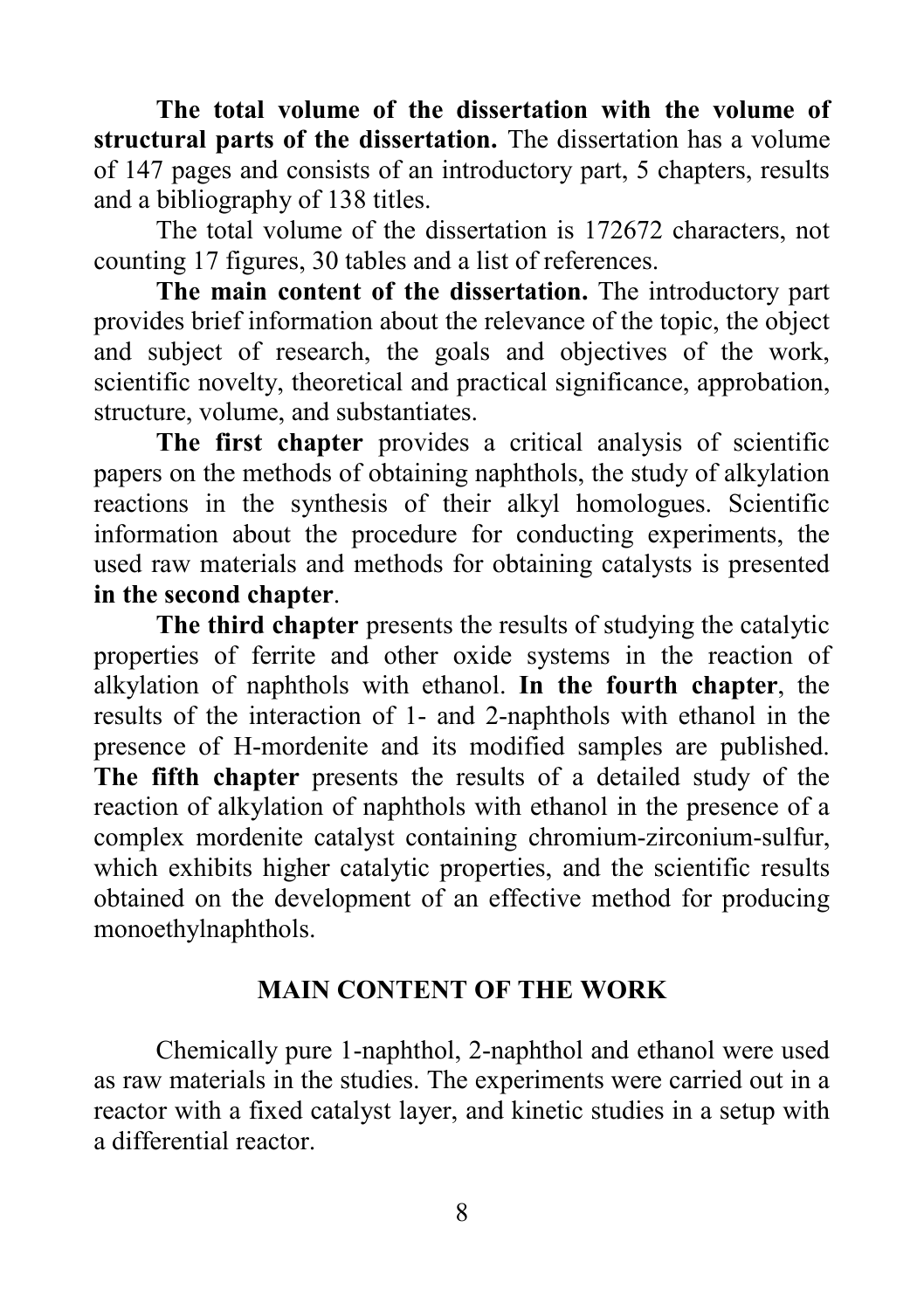**1. Methods for conducting experiments and synthesizing catalysts.** Double and triple oxide systems and mordenite-type zeolites were used as catalysts. Catalysts containing MFe<sub>2</sub>O<sub>4</sub>⋅γ-Al<sub>2</sub>O<sub>3</sub> (M– Zn, Mg, Cu, Co) were obtained by coprecipitation of nitrate and oxalate salts of the corresponding metals on  $\gamma$ -Al<sub>2</sub>O<sub>3</sub> followed by drying and heating. The ratio of the atomic mass of the divalent metal to iron is 1:2.33, the concentration of the active mass ( $MF\epsilon_2O_4$ ) in the catalyst is maintained at the level of 25.0 wt% according to the results of preliminary experiments.

Known methods were used in the synthesis of mordenites.

Initially, the optimal modulus  $(SiO<sub>2</sub>/Al<sub>2</sub>O<sub>3</sub>)$  was determined in synthetic mordenite; nickel was found in the form of a cation impregnated with a nitrate solution on H-mordenite, zirconium in the form of a cation impregnated with a sulfate salt solution, and 20-25 wt % alumina as a hardener in catalysts.

Palladium was obtained by ion exchange using an aqueous solution of its complex salt  $[Pd(NH_3)_4]Cl_2$ . In the  $HM+A1_2O_3$  system, its content was 0.1–2.0% of the dry mass of mordenite. A solution of chromium (III) sulfate was used in the synthesis of composite zeolites and, in parallel, modification was carried out.

**2. Interaction of naphthols with ethanol in the presence of complex oxide catalysts.** Such ferrites as oxide systems (MFe<sub>2</sub>O<sub>4</sub>·γ-Al<sub>2</sub>O<sub>3</sub>; M-Zn, Mg, Cu, Co), Cr<sub>2</sub>O<sub>3</sub>-Al<sub>2</sub>O<sub>3</sub>, V<sub>2</sub>O<sub>5</sub>-Al<sub>2</sub>O<sub>3</sub> və V<sub>2</sub>O<sub>5</sub>-Cr2O3-Al2O3 have been studied, the selectivity of the reaction for the obtained monoethylnaphthols, the conversion of naphthol and the yield of the target product were taken as comparative criteria. The main products obtained by alkylation of 1-naphthol with ethanol are 1-ethoxynaphthalene and monoethylnaphthols, alkylated at the core, and the main products of the interaction of 2-naphthol with ethanol are 2-ethoxynaphthalene and monoalkylation products in the core of 2-naphthol.

In the presence of ferrite catalysts, the calculated total yield of mixtures of 1-ethoxynaphthalene, 2-ethyl, and 4-ethylnaphthol obtained by ethylation of 1-naphthol is reduced by the following order of catalysts: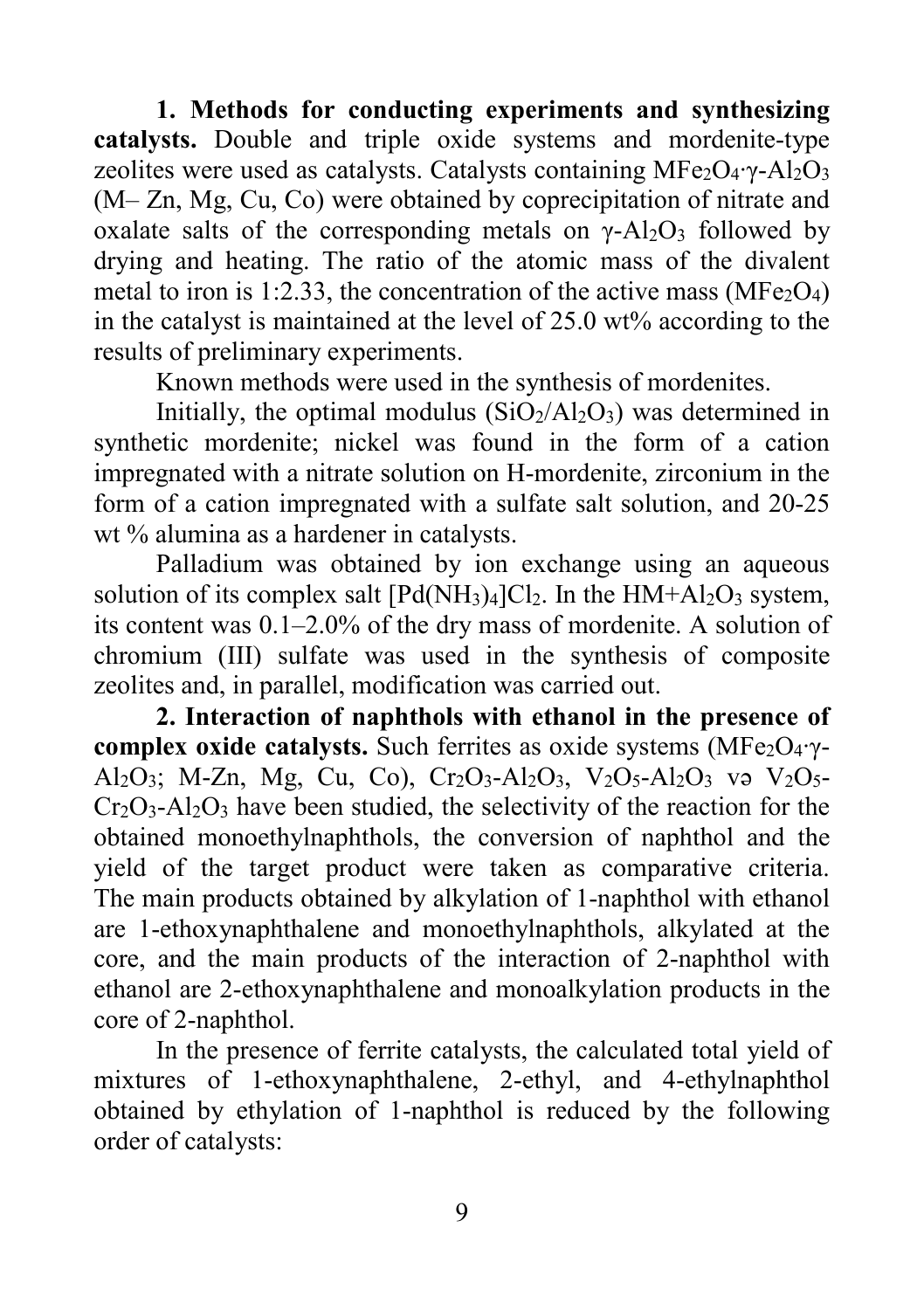$CoFe<sub>2</sub>O<sub>4</sub>·γ-Al<sub>2</sub>O<sub>3</sub> ≥ ZnFe<sub>2</sub>O<sub>4</sub>·γ-Al<sub>2</sub>O<sub>3</sub> > CuFe<sub>2</sub>O<sub>4</sub>·γ-Al<sub>2</sub>O<sub>3</sub> >$ MgFe<sub>2</sub>O<sub>4</sub>⋅γ-Al<sub>2</sub>O<sub>3</sub>

Thus, the total yield in cobalt ferrite is 39.6%, while in magnesium ferrite this indicator is only 21.3%.

As for the ratio of the obtained 1-ethoxynaphthalenes and ethylnaphthalenes to each other, in magnesium and misferrites, oxygen alkylation in naphthols occurs to a sufficient extent, and the selectivity for ethoxynaphthalenes is 34.0 and 28.5%, respectively. In the case of zinc and cobalt ferrites, the advantage is the alkylation occurring in the 2-position at the core. Wherein the selectivity for ethylnaphthols is 55.5 and 64.5%, respectively. If we note the activity of the catalyst in the reaction of alkylation of 2-naphthol with ethanol in terms of the total yield of 2-ethoxyphthalene and monoethylnaphthols in terms of the initial naphthol, then a higher yield (35.5%) is observed in the presence of a copper-ferrite catalyst, and a lower yield (18.6 %) is magnesium ferrite. According to this indicator, the catalytic properties of copper, zinc, and cobalt ferrites are close. For ethyl homologues obtained by alkylation of 2-naphthol with ethanol, the overall selectivity of the reaction ranges from 76.0- 84.5%. However, the molar ratio of ethoxynaphthalene to ethylnaphthol varies depending on the catalyst under the conditions studied (320 $^{\circ}$ C,  $\upsilon$  – 1.0 hr<sup>-1</sup>). For example, in the presence of magnesium ferrite is 0.61:1, in the presence of cobalt ferrite 0.16:1, in the presence of copper ferrite 0.21:1, and in the presence of zinc ferrite 0.26:1.

Ferrite systems with high catalytic properties in the alkylation reaction of phenols and aromatic amines with alcohol show average results in the alkylation reaction of naphthols with alcohols, including ethanol. Therefore, further study of the possibilities of catalysis in this reaction is necessary. In this regard, other catalytic systems were used in the interaction of naphthols with ethanol.

For this purpose, the alkylation reaction of 1- and 2-naphthols with ethanol in the presence of other oxide catalysts was studied in detail. The obtaining oxide systems (in wt%)  $Cr_2O_3 - 7.0$ ,  $Al_2O_3 -$ 93.0;  $V_2O_5 - 3.0$ ,  $Al_2O_3 - 97.0$  və  $V_2O_5 - 3.0$ ,  $Cr_2O_3 - 7.0$ ,  $Al_2O_3 -$ 90.0 were taken as catalytic systems.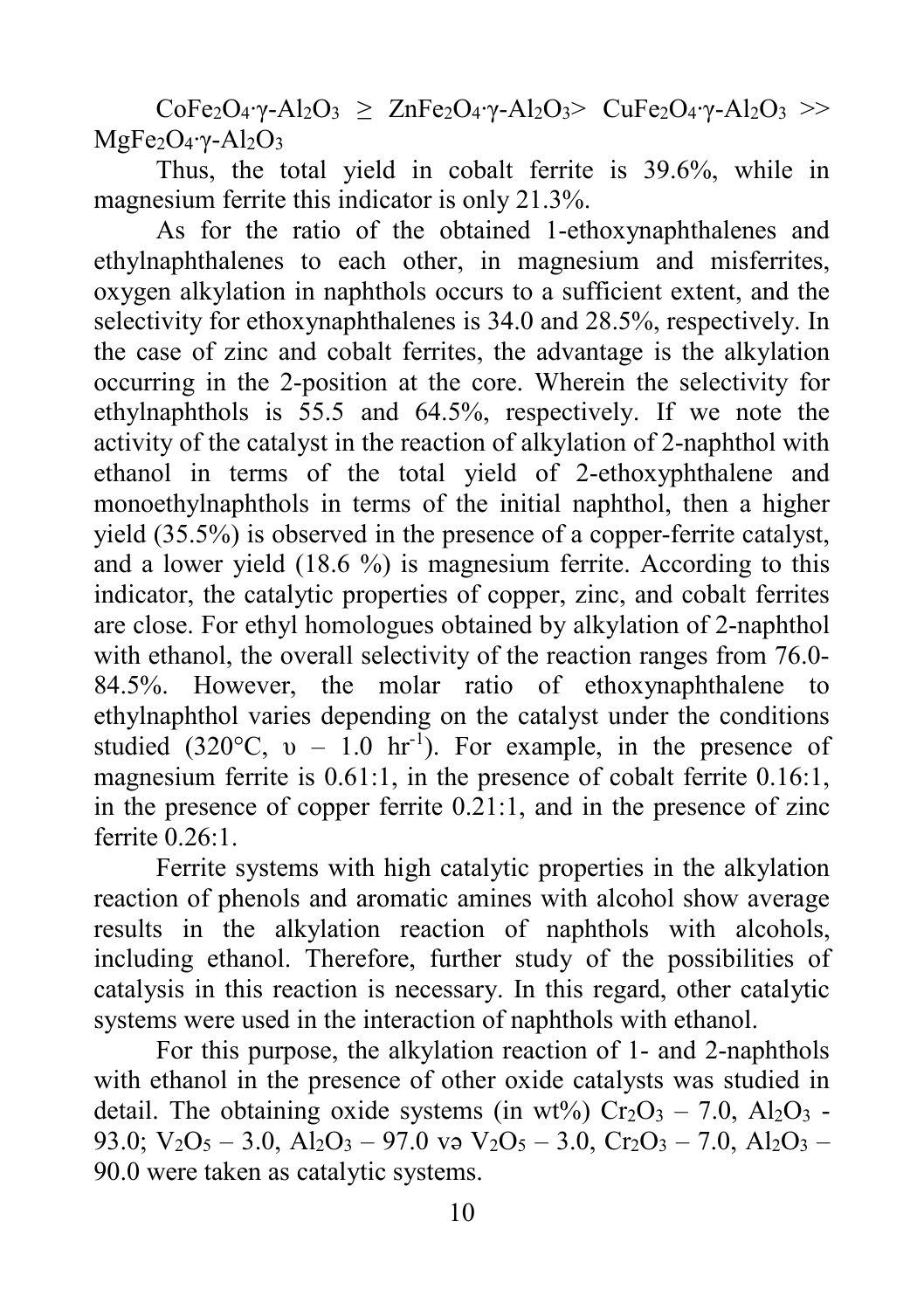The main difference from the analysis of the obtained results is the discrepancy between the specific surface of the catalysts and the conversion of 1-naphthol. In the presence of an aluminum-chromium oxide system with a larger specific surface area, the conversion of 1 naphthol is moderate and shows a result of 8.5–10.5% less than in a chromium-vanadium oxide system with a specific surface area of  $\sim$ 25 m<sup>2</sup>/g less. This can be explained by the composition and structure of the catalysts, the shape and size of the pores, and the variety of energy properties.

When comparing the above catalysts, it is observed that, regardless of temperature, in the presence of both, the same degree of oxygen ethylation of naphthol occurs, and the selectivity of the reaction for ethoxyphantalins is practically the same. In the presence of the third catalyst, the vanadium-alumina system, the proportion of oxygen alkylation in naphthol is 2.7 times higher at 320°C, and at 360°C 7.9-9.1 times higher than that of other catalysts. However, the vanadium-alumina oxide catalyst differs from other oxides due to the low yield of ethyl naphthols. Thus, the total selectivity for mono- and diethylnaphthols formed by the electrophilic substitution reaction in the carbons in the 1-naphthol ring is less in the presence of this catalyst and is 51.5-60.5%.

Diethyl naphthols are practically not obtained by sequential ethylation in the presence of vanadium-alumina oxide system at low temperatures. Raising the temperature to 360°C increases the selectivity of the reaction for diethylnaphthalene by 1.0%.

As for the chromium alumina catalyst, it is noticeable that its alkylating ability is much higher in terms of carbon. Thus, the selectivity of the reaction for monoethylnaphthols and diethylnaphthols formed under the studied conditions is 60-68.0 and 2.0-4.0%, respectively.

A higher selectivity of mono- and diethylnaphthols in the alkylation process is achieved using a vanadium-chromiumaluminum oxide catalyst. According to the results of the experiment conducted at 360°C, the selectivity of the reaction for ethyl- and diethylnaphtholes was 80.0 and 4.5%, respectively.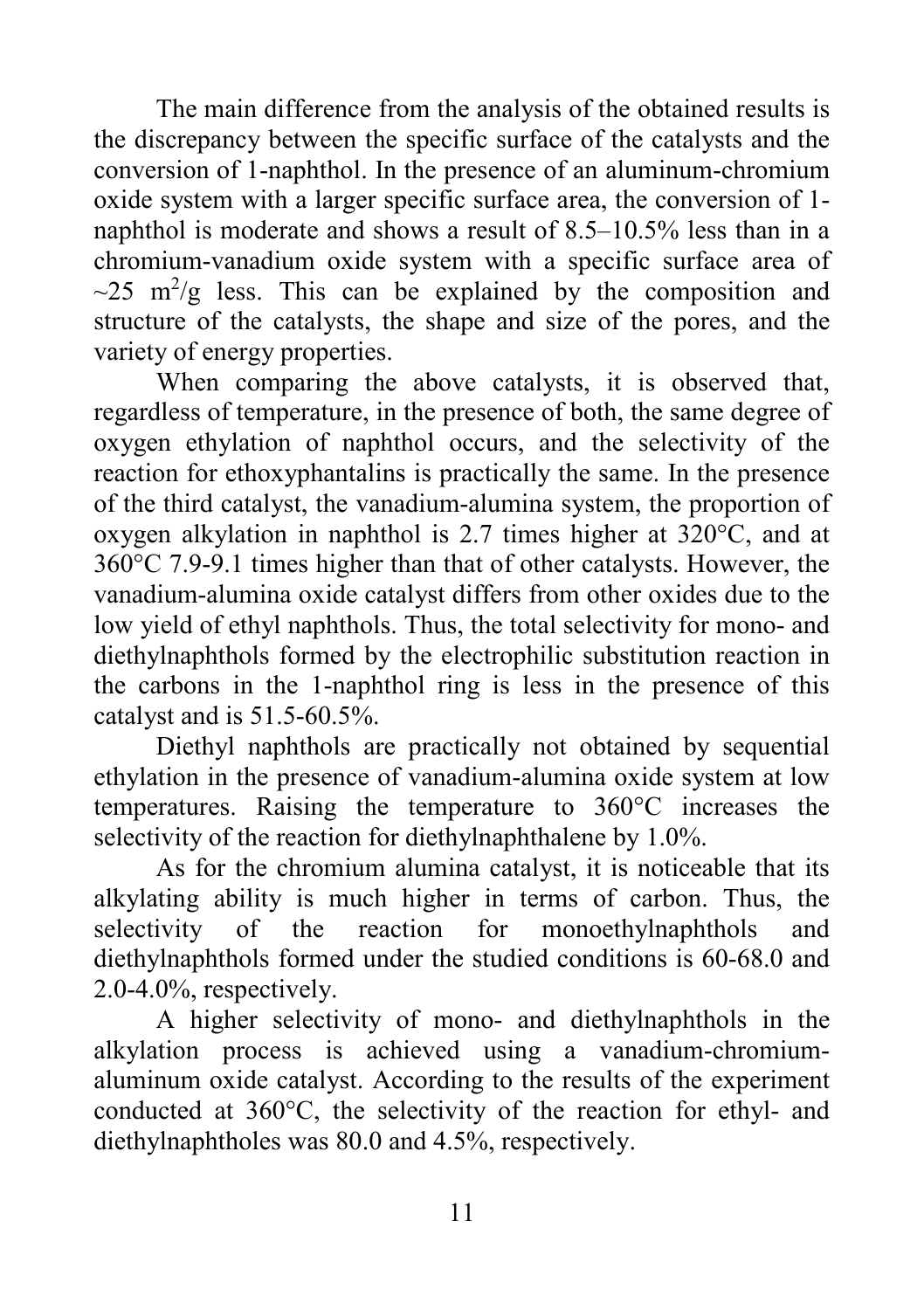In general, when analyzing the results of experiments with these catalysts, it is clear that both of them are important in the production of a mixture of ethoxinaphthalene and ethylnaphthalene. So, although the conversion of 1-naphthol in the presence of a vanadiumaluminum oxide catalyst is low (22.5-30.0%), the overall selectivity of the process for ethoxynaphthalene and monoethyl-naphthols is 87- 92.0%. As for the ternary catalytic system, this indicator ranges from 83.0-87.5%. In other words, both catalysts are important in the synthesis of targeted mixtures of ethyl homologues obtained from the alkylation of 1-naphthol with ethanol. The molar ratio of

**Table 1**

#### **Results of alkylation reaction of 1-naphthol with ethanol in the presence of various oxide catalysts Conditions of reaction:**  $v - 1.0$  hr<sup>-1</sup>,  $v=1:4$  mol/mol

|                             | Catalyst composition, in wt%                                            |      |                |             |                |      |
|-----------------------------|-------------------------------------------------------------------------|------|----------------|-------------|----------------|------|
| Name of the indicator       | 7.0- $Cr_2O_3$                                                          |      | $3.0 - V_2O_5$ |             | $3.0-V_2O_5$   |      |
|                             | 93.0-Al <sub>2</sub> O <sub>3</sub> 97.0-Al <sub>2</sub> O <sub>3</sub> |      |                |             | 7.0- $Cr_2O_3$ |      |
|                             |                                                                         |      |                |             | 90- $Al_2O_3$  |      |
| Specific surface of the     | 215                                                                     |      | 180            |             | 190.5          |      |
| catalyst, $m^2/g$           |                                                                         |      |                |             |                |      |
| Temperature, °C             | 320                                                                     | 360  | 320            | 360         | 320            | 360  |
| 1-Naphthol conversion,      |                                                                         |      |                |             |                |      |
| $\%$                        | 30.0                                                                    | 45.0 | 22.5           | <b>30.0</b> | 38.5           | 55.5 |
| Yield of different          |                                                                         |      |                |             |                |      |
| groups of reaction          |                                                                         |      |                |             |                |      |
| products calculated for     |                                                                         |      |                |             |                |      |
| converted 1-naphthol,       |                                                                         |      |                |             |                |      |
| $\frac{0}{0}$               |                                                                         |      |                |             |                |      |
| Ethoxynaphthalenes          | 15.0                                                                    | 3.5  | 40.5           | 27.5        | 15.0           | 3.0  |
| Ethyl naphthols             | 60.0                                                                    | 68.0 | 51.5           | 59.5        | 72.5           | 80.0 |
| Diethyl naphthols           | 2.0                                                                     | 4.0  |                | 1.0         | 2.5            | 4.5  |
| Alkylnaphthalenes           | 3.5                                                                     | 5.5  | 2.0            | 5.5         | 2.5            | 6.0  |
| Oxo compounds               | 15.0                                                                    | 10.0 | 2.0            |             | 3.0            | 1.5  |
| Condensation products       | 3.0                                                                     | 5.0  | 2.5            | 3.5         | 1.5            | 3.0  |
| Concentration<br>of<br>$2-$ |                                                                         |      |                |             |                |      |
| ethyl-1-naphthol<br>in      | 97.0                                                                    | 91.5 | 100            | 99.0        | 98.5           | 92.0 |
| ethyl naphthols,%           |                                                                         |      |                |             |                |      |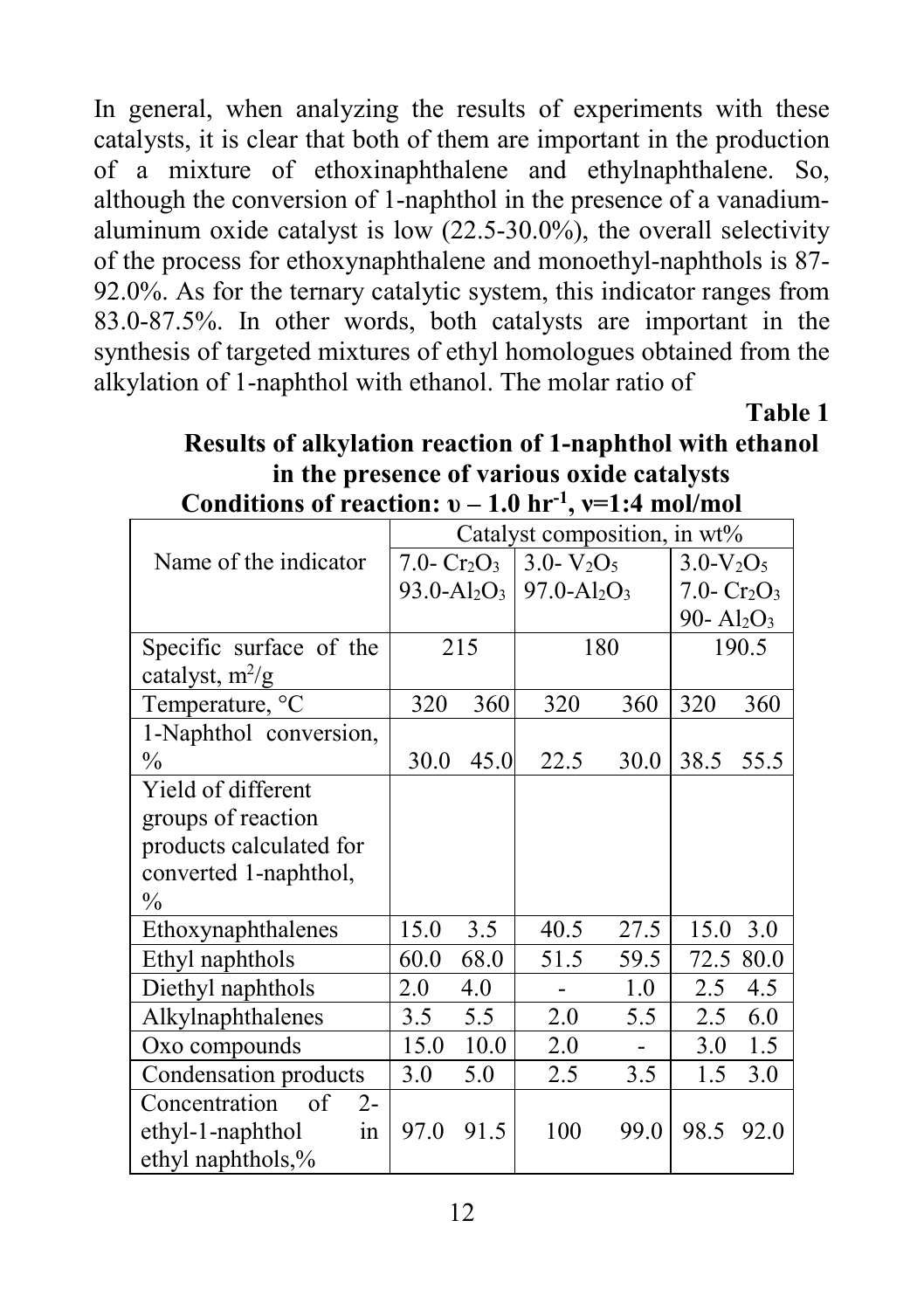ethoxynaphthalene to monoethylnaphthols obtained with the participation of the vanadium-aluminum oxide system is 0.46÷0.8:1, and when using a ternary oxide catalyst, this ratio is 0.037÷0.208:1.

The total yields of ethoxinaphthalene, ethyl- and diethylnaphthols calculated for the initial 1-naphthol are also of interest. Calculations showed that this indicator was 23.1-34.0% in the presence of chromium-aluminum oxide system, 20.7-26.4% in vanadium-aluminum oxide catalyst, and 34.65-48.6% in the presence of ternary oxide system.

Thus, the analysis of the results of the alkylation of 1-naphthol with ethanol shows that the ternary oxide catalyst surpasses other catalysts in terms of activity and selectivity, and the interaction of 1 naphthol with ethanol is more suitable for obtaining its ethyl homologues.

The alkylation reaction of 2-naphthol with ethanol in the presence of these catalysts was also studied.

First of all, it is noteworthy that the composition, structure and technological parameters of the products obtained from the interaction of 1-naphthol and 2-naphthol with ethanol are different. Thus, as a result of the 2-naphthol ethylation reaction, mainly 2 ethoxynaphthalene, 1-ethyl-2-naphthol, 3-ethyl-2-naphthol, 1,3- and 1,4-diethyl-2-naphthols are formed. The main part of 2-oxo compounds is 1,1-dimethyl-2-oxo-1,2-dihydronaphthalene. Traces of 1,1,3-triethyl-2-tetralone are also found in some experiments. Unlike 2-naphthol, 1-oxo-2,2-dimethyl-1,2-dihydronaphthalene is predominant in 1-oxocompounds formed by the interaction of 1 naphthol with ethanol. Both oxocompounds are thought to be involved in the production of alkylnaphthalene. Alkyl naphthalene is obtained under more severe reaction conditions and contains 1,2 diethylnaphthalene, 1-, 2-, 3- and 1,2,4-triethyl naphthalene and methyl-, ethyl naphthalene. It should be noted that the composition of the mixture of alkyl naphthalene differs little from the analogous mixture obtained from the alkylation of 1-naphthol with ethanol.

The product obtained with higher selectivity in the alkylation reaction of 2-naphthol with ethanol is 1-ethyl-2-naphthalene. The yield and selectivity of this product obtained by the electrophilic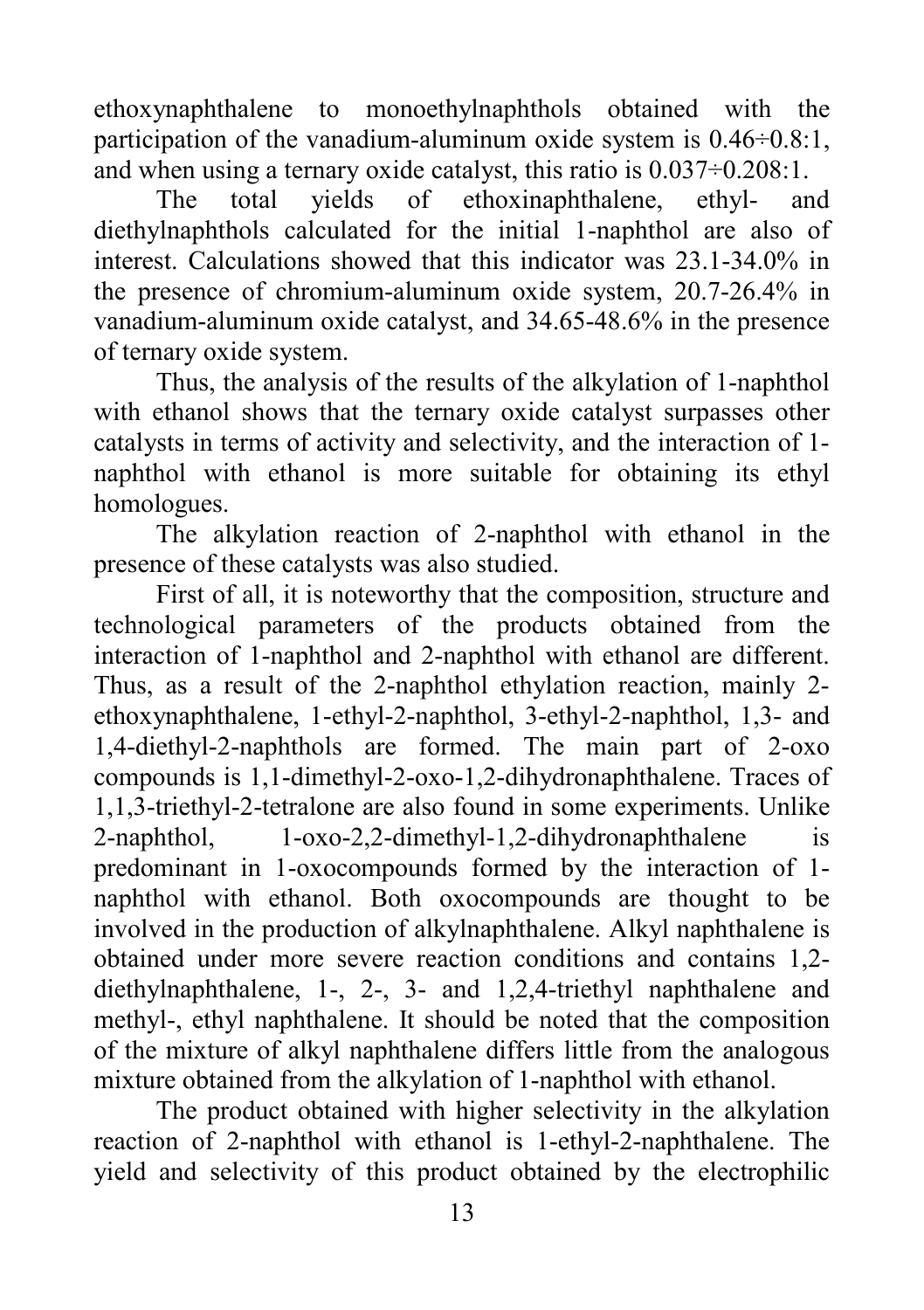substitution reaction for carbon in position 1 in the naphthol molecule is higher in the presence of a ternary catalytic system. Thus, the selectivity for monoethylnaphthols is 76.5% at 320°C and 81.5% at 360°C. It should be noted that in monoethylnaphtholes, a mixture of two isomers (1-ethyl-2-naphthol and 3-ethyl-2-naphthol) obtained at 320°C, the concentration of 1-ethyl-2-naphthol is 97.5%, and at 360°C is 94.0%. The concentration of 1-ethyl-2-naphthol in the mixture of monoethyl-naphthols formed in the presence of other catalysts is different. For example, only one isomer (1-ethyl-2 naphthol) of monoethylnaphthol obtained by the catalyst of vanadium-alumina is found.

The concentration of 1-ethyl-2-naphthol in monoethyl-2 naphthols obtained by taking the catalytic system  $Cr_2O_3-Al_2O_3$  is 94.5-96.0% depending on the temperature. It should be noted that the sufficient difference between the physical characteristics of these isomers (boiling point, melting point) does not complicate their further processing.

It is also interesting to compare the activities of the catalysts used in the reaction of alkylation of 1 and 2-naphthols with ethanol. Figure 1 shows the yields of ethoxynaphthalene and ethylnaphthols obtained in the presence of cobalt ferrite and VCA catalysts calculated according to the initial naphthol.

Analysis of these results shows that the activity of VCA catalyst for ethyl naphthols is higher than that of cobalt ferrite catalyst. Thus, this indicator, obtained as a result of the reaction of alkylation of 1-naphthol with ethanol, is 7.2% higher than that of cobalt ferrite, and 0.9% higher than the result of the interaction of 2 naphthol with ethanol. When it comes to ethoxynaphthalene yield, the opposite is true. In other words, the yield of 1-ethoxinaphthalene obtained from the alkylation of 1-naphthol with ethanol is 4.6% when cobalt ferrite catalyst is taken, and 2.6% in the case of VCA. A similar situation is observed with the interaction of 2-naphthol with ethanol. The yield of 2-ethoxinaphthalene, a product of oxygen alkylation, is 3.8% in the presence of cobaltferrite, 2.2% higher than in the presence of VCA.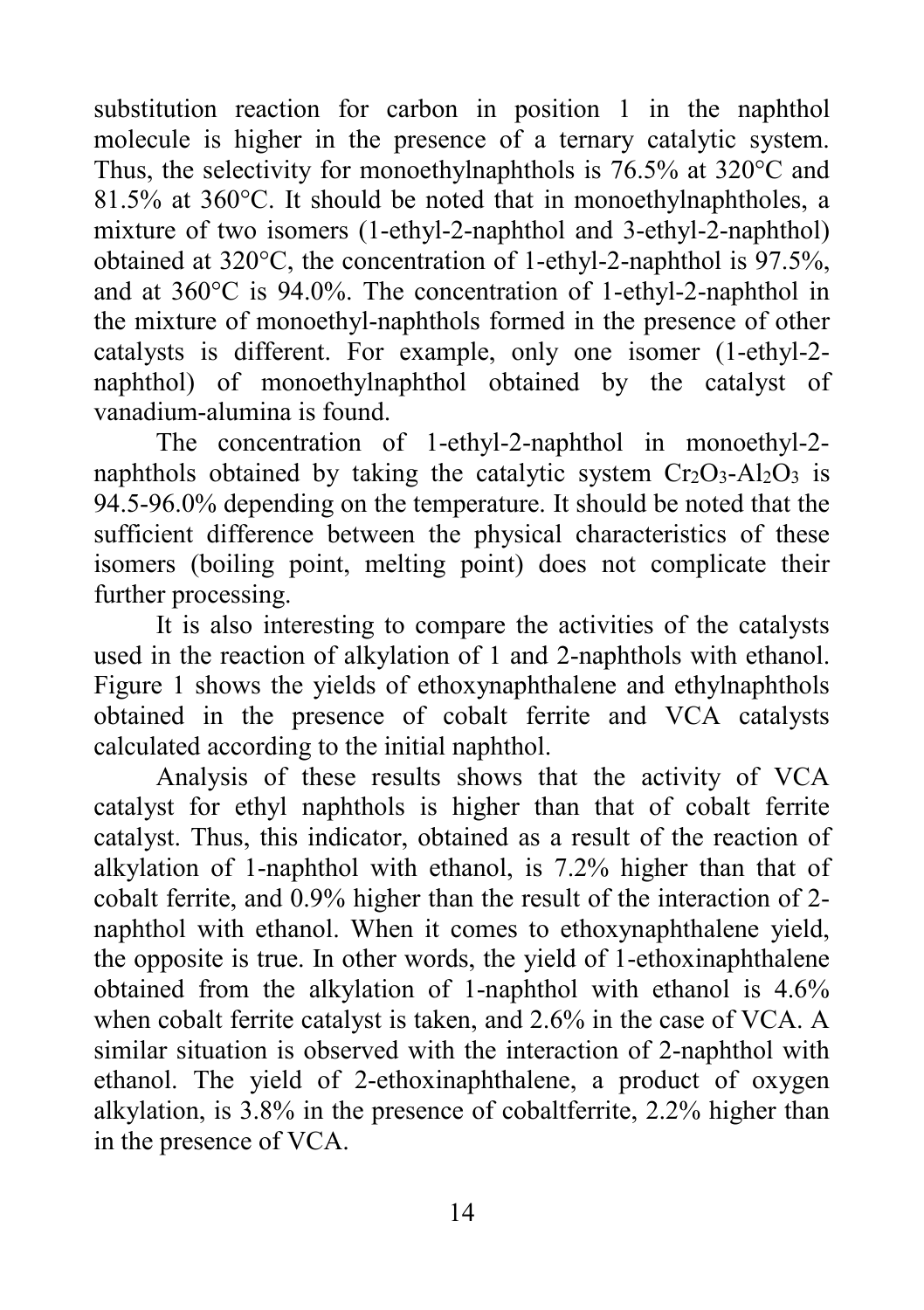

**Figure 1. Yields of ethoxynaphthalenes (2, 2/ ) and ethyl naphthols (1, 1/ ) calculated according to the starting naphthol in the presence of cobalt ferrite (A, C) and VCA (B, D) catalysts** 

A, B – 1-naphthol-ethanol  $C, D - 2$ -naphthol-ethanol 1 – yield of 2-ethyl-1-naphthol 2 – yield of 1-ethoxynaphthol 1/ - yield of 1-ethyl-2-naphthol  $2^7$  - yield of 2-ethoxynaphthol

Thus, the results of the research show that cobaltferrite and especially VXA catalyst in the alkylation reaction of 1- and 2 naphthols with ethanol allow to obtain high yield and selectivity of corresponding alkylation products 2-ethyl-1-naphthol and 1-ethyl-2 naphthol according to carbon and are of practical importance.

**3. Alkylation of naphthols with ethanol in the presence of mordenites.** The alkylation reaction of naphthols with ethanol was studied in the presence of samples with modules of 18, 24 and 32 as a result of decationization and dealuminization of mordenites, the ratio of silicon oxide to aluminum oxide in the initially taken Namordenite was 10.

An increase in the rate of dealuminization in H-mordenite also increases the concentration of 2-methyl-1-naphthol in the resulting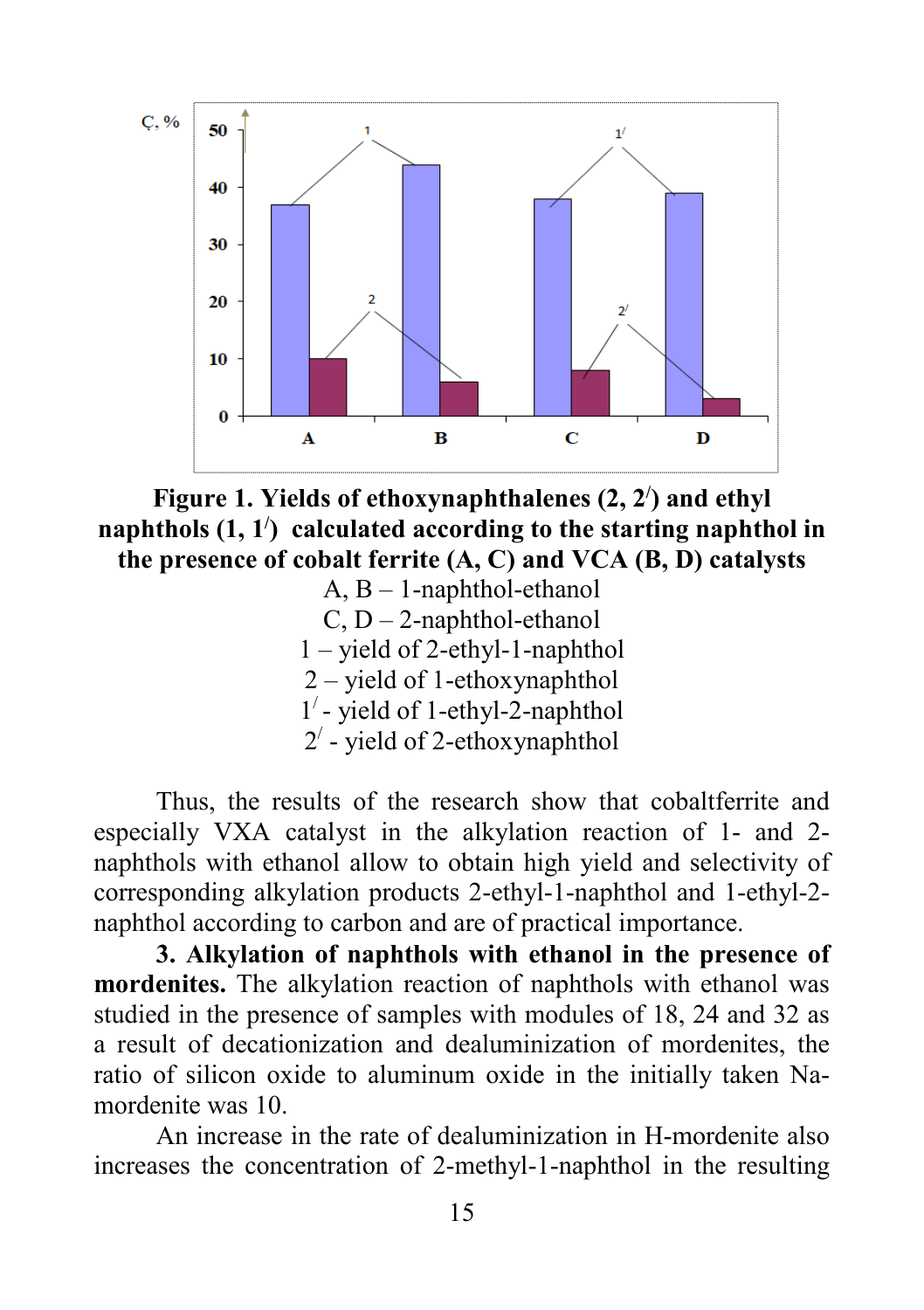monoethyl-naphthol mixture. The concentration of the first isomer in the mixture of 2-ethyl-1-naphthol and 4-ethyl-1-naphthol is 89.8% in H-mordenite with  $x=10$  and 94.0% in zeolite with  $x=24$ .

Further increase of the modulus in H-mordenite has little effect on the results of the alkylation reaction of 1-naphthol with ethanol. It is likely that in mordenites with modules 24 and 32, the adsorption volume of the reagents and the size of the pores of the catalyst, as well as the number and strength of acid centers, change slightly. As can be seen, in both cases, most indicators are very close. Thus, it was possible to regulate the catalytic properties of H-mordenites with modules 24 and 32.

It is known that when aluminum is removed from zeolite, the total number of proton acid centers decreases, but their strength begins to increase. As a result, the acid-base properties of the catalytic system are regulated and its selectivity and activity in the catalytic system increases. As for the H-mordenites used in the alkylation reaction of 1-naphthol with ethanol, the fact that the sample with  $x=24$  has more optimal acid-base properties confirms the above mentioned. This mordenite does not need to be subjected to further dealuminization.

In order to increase the performance properties, catalytic activity and selectivity of H-mordenite catalyst, it was modified with various ions (nickel, palladium, zirconium). For this purpose, the concentration of modifiers in H-mordenite was increased to 2.0 wt%, and the tendency of change the yields of obtained monoethyl-1 naphthols calculated according to converted and initially taken 1 naphthol was analyzed. For a more accurate and comparative analysis of this dependence, shown in figure 2, the y-axis shows similar values obtained from this reaction in the presence of Hmordenite (x=24).

When the concentration of the modifier in H-mordenite is 0.5 wt%, the selectivity for monoethylnaphthols in palladium and zirconium-modified zeolites increases to 76.1 and 78.0%, respectively. Further increase in the concentration of palladium is advisable. Thus, the selectivity for monoethylnaphthols obtained in the presence of  $1.0\%$  Pd, H-mordenite is  $82.0\%$ , and the subsequent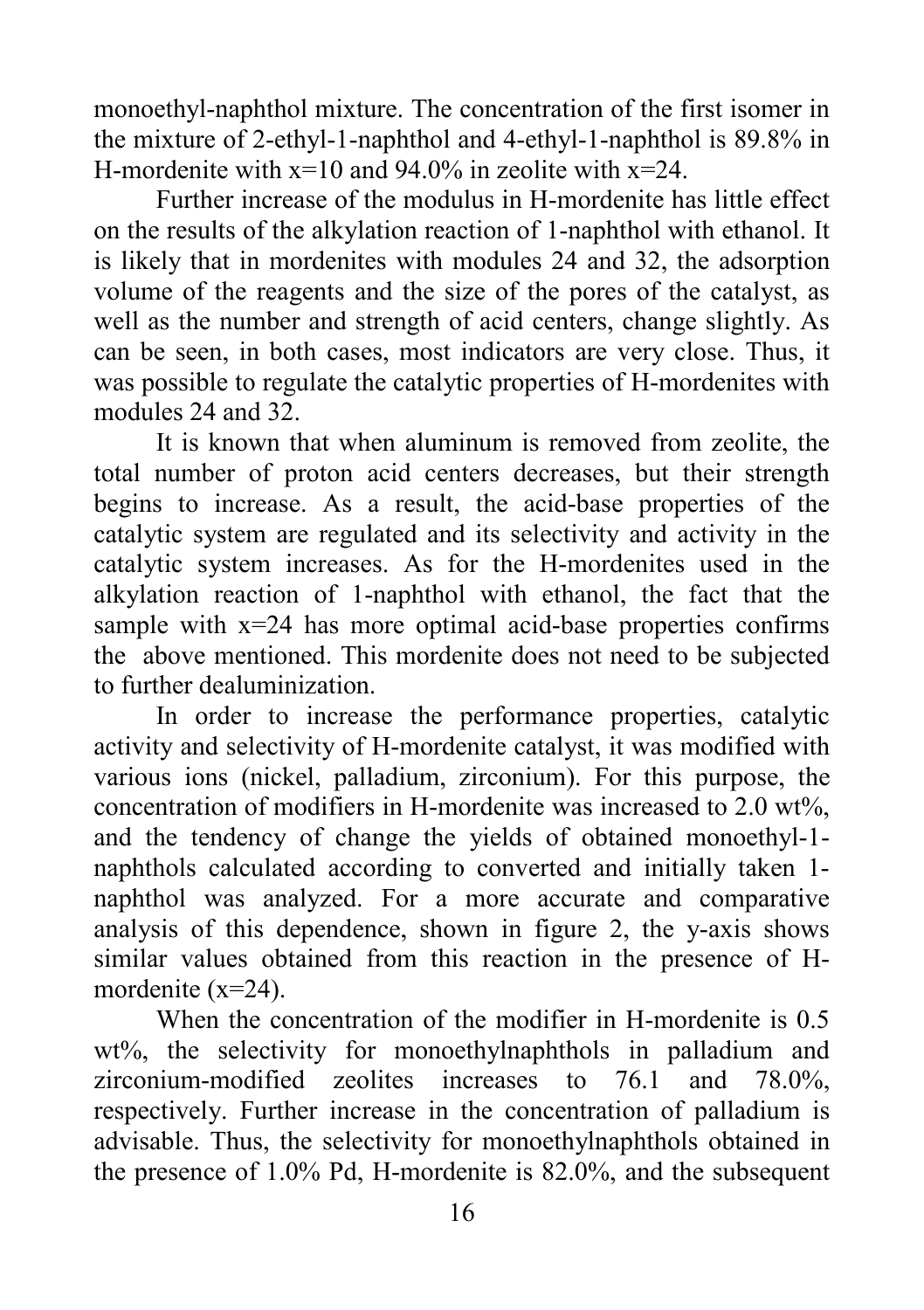increase in concentration practically does not increase this figure (1.5 Pd, H-mordenite - 81.5%) and on the contrary, even reduces (80.0%) when palladium concentration is 2.0 wt%. In the presence of zirconium, increasing its concentration to 1.5 wt% increases the selectivity for the target product to 86.5%.

A further increase in the modifier leads to an increase in selectivity only 1.5%. In the case of H-mordenite catalysts, increasing the concentration of the modifier to 0.5 wt% reduces the selectivity of monoethylnaphthols from 74.5% to 71.5% compared to H-mordenite, in contrast to other catalysts and subsequent increase in nickel concentration changes this indicator, first to 73.0% (1.0 wt% Ni, H-mordenite) and then to 78.0% (1.5 wt% Ni, H-mordenite). Increasing the concentration of nickel in mordenite to 2.0 wt% has little effect on this indicator (78.5%).



**Figure 2. The effect of the modifier concentration in mordenite on the yields of monoethyl-1-naphthols, which obtained from the alkylation reaction of 1-naphthol with ethanol, calculated according to the converted (1,2,3) and initially taken (1/ , 2/ , 3/ ) 1 naphthol: 1, 1/ - Pd, H-mordenite, 2, 2/ - Zr,H-mordenite, 3, 3/ - Ni, H-mordenite**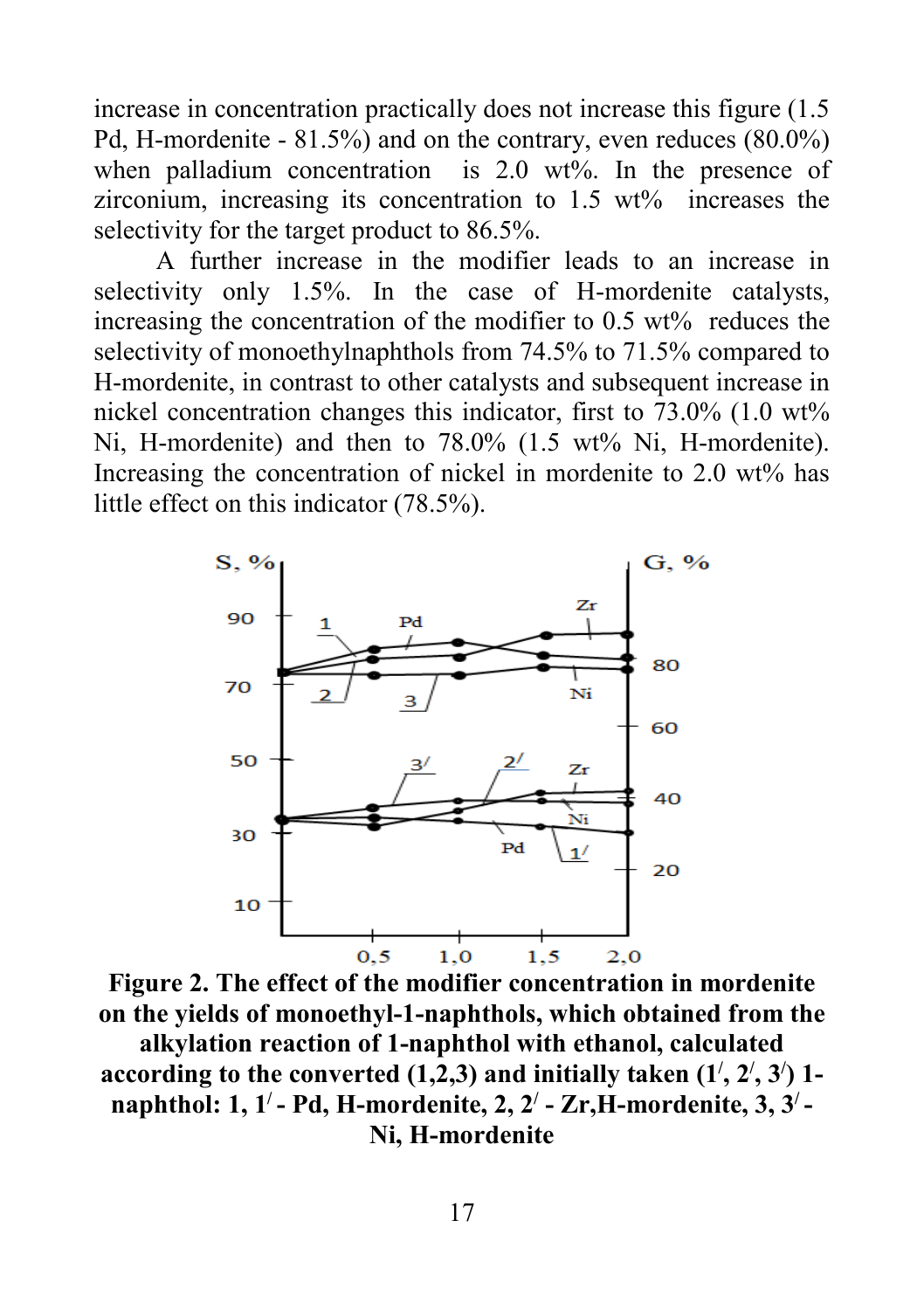Similar patterns are observed for the yield of monoethylnaphthols obtained from 1-naphthol and ethanol in the presence of palladium-zirconium and nickel mordenites. Thus, when the concentration of zirconium in mordenite is increased to 0.5 wt%, then the yield of monoethylnaphthols calculated for the initial 1 naphthol decreases from 33.5% to 31.5% compared to H-mordenite. When palladium and nickel-modified mordenites are taken, the yield increases to 34.0 and 37.4%, respectively. Increasing the concentration of the modifier to 1.0 wt% increases the yield to 34.9% in the case of palladium zeolite. In Ni,H-mordenite this indicator is 39.5%, and in zirconium zeolite it increases to 37.5%. A further increase in the concentration of palladium in the catalyst (1.5-2.0 wt%) reduces the yield of monoethyl naphthols first to 34.0% and then to 32.5%. The subsequent increase in the concentration of the modifier in the other two catalysts has a specific effect on the yield of the target product. Thus, the yield of monoethyl naphthols in 1.5 wt% Ni, H-mordenite is practically unchanged, but increasing the concentration of the modifier in the catalyst to 2.0 wt% leads to a partial reduction in yield (2.0%). As a result of increasing the concentration of the modifier in zirconium H-mordenite to  $1.5 \text{ wt}\%$ , the yield of monoethylnaphthols increases significantly and is 41.1%.

Similar studies were performed on the alkylation reaction of 2 naphthol with ethanol (figure 3).

As a result of research, compared with H-mordenite, zeolites with a density of 1.5 wt% were selected as zeolites among samples modified with nickel and zirconium, and among mordenites modified with palladium Pd, H-mordenite with a density of 1.0 wt% as more active and selective catalytic systems. Additional studies have been carried out on the regulation of the catalytic and performance properties of mordenites used in the reaction of alkylation of 1 and 2 naphthols with ethanol, and for this purpose the influence of various promoters has been studied. Cobalt, chromium and nickel sulfates were used to obtain mordenite compositions, and modification with chromium (III) sulfate was found to be more effective.

The incorporation of chromium(III) sulfate into the zirconiumcontaining H-mordenite acts as an activating promoter. Although it is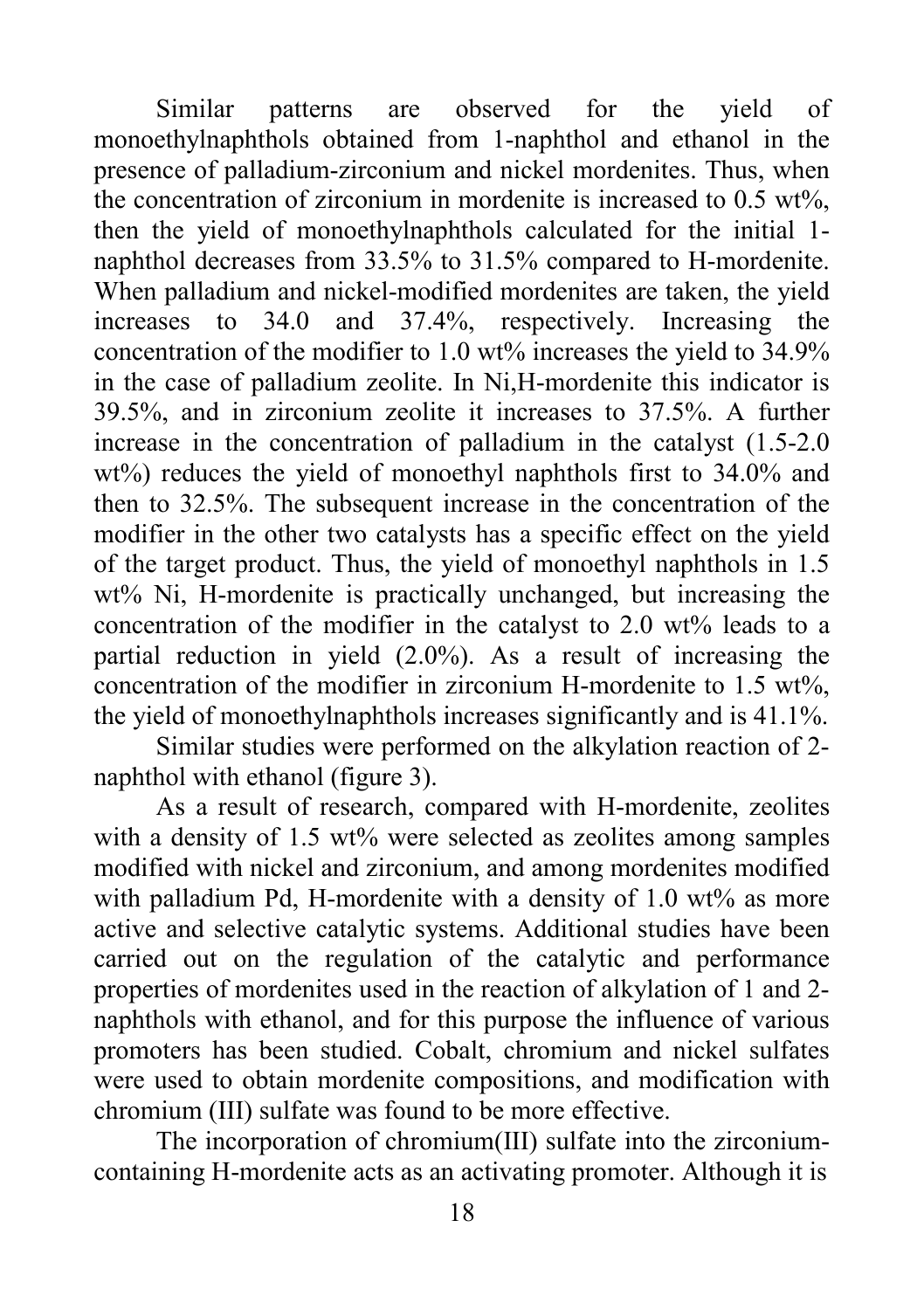

**Figure 3. The effect of the modifier concentration in mordenite on the yields of monoethyl-2-naphthols, which obtained from the alkylation reaction of 2-naphthol with ethanol, calculated according to the converted (1,2,3) and initially taken (1 /, 2 /, 3 /) 2-naphthol: 1/ - Zi, H-mordenite, 2, 2/ - Pd,Hmordenite, 3, 3/ - Ni, H-mordenite**

likely that new active sites will be formed by affecting the electronic structure of the active phase, it is likely that the acid-base properties of existing catalytic sites are mainly regulated. On the other hand, as a result of the migration of atoms and ions in the crystallites in the catalyst during modification, complex parameters such as the stability and lifetime of mordenites also improve. The increase in durability due to the prevention of initiation is inherent in all three mordenite catalysts. However, modification in zirconium mordenite leads to the formation of dimensional crystallites that are closer to the optimal catalytic properties, and leads to the realization of the alkylation process with the achievement of high technological parameters.

Studies have been carried out in the presence of zirconiumcontaining mordenite catalyst to clarify the nature of the transformations that occur during the alkylation of 1-naphthol with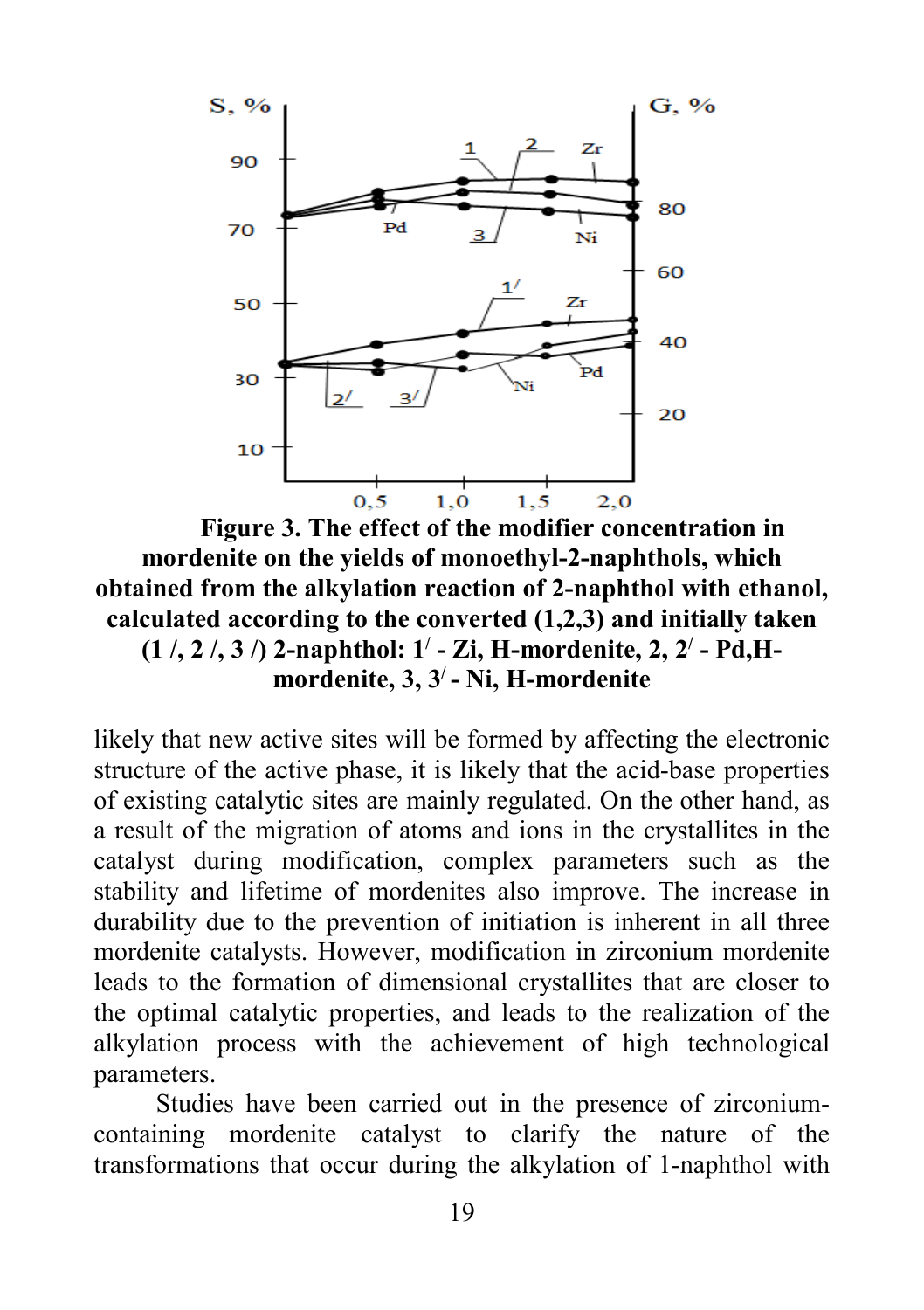methanol. For this, the main and side transformations of ethoxynaphthalene, ethanol during alkylation, the interaction of oxo compounds with ethanol were studied, and the main pathways of the process were determined based on the obtained results (table 2). 1 naphthol (1), ethanol (2), 2-ethyl-1-naphthol (3), 1 ethoxynaphthalene (4), 1,2-diethylnaphthalene (5), ethyl acetate (6), hydrogen (7) were taken as key substances in kinetic studies carried out in a wide range of regime parameters, a 12-stage scheme and limiting stages of the process are given, which are fully compatible with the stoichiometric base.

Taking into account the selected limiting stages, the values of the kinetic constants  $K_1=K_2$ ,  $K_{11}=K_5$ ,  $K_{III}=K_7$ ,  $K_{IV}=K_{10}$  were initially determined graphically. Their values were calculated using a system of equations 1-4 and specified by minimizing the sum of the squares of the differences obtained compared to the observed copies.

$$
r_{I} = \frac{K_{I}P_{I}P_{2}}{(I + b_{I}P_{I} + b_{2}P_{3})^{2}}
$$
 (1)

$$
r_{II} = \frac{K_{II} P_I P_2}{\left(I + b_I P_I + b_2 P_3\right)^2} \tag{2}
$$

$$
r_{III} = \frac{K_{III} P_3 P_2}{\left(I + b_1 P_1 + b_2 P_3\right)^2} \tag{3}
$$

$$
r_{IV} = \frac{K_{IV}P_2}{1 + b_1P_1 + b_2P_3}
$$
 (4)

The main kinetic parameters are given in table 2.

 $b_1$ ,  $b_2$  are the adsorption coefficients of 1-naphthol and 2-ethyl-1-naphthol on the catalyst surface, respectively.

The unit of measurement for  $K_I$ ,  $K_{II}$ ,  $K_{III}$  is  $g/cm^3$  (kat) hours x  $kPa<sup>2</sup>$ , and for  $K_{IV}$  is g/cm<sup>3</sup> (kat) hours x kPa. In order to be a more favorable basis, the fractional presentation of kinetic equations and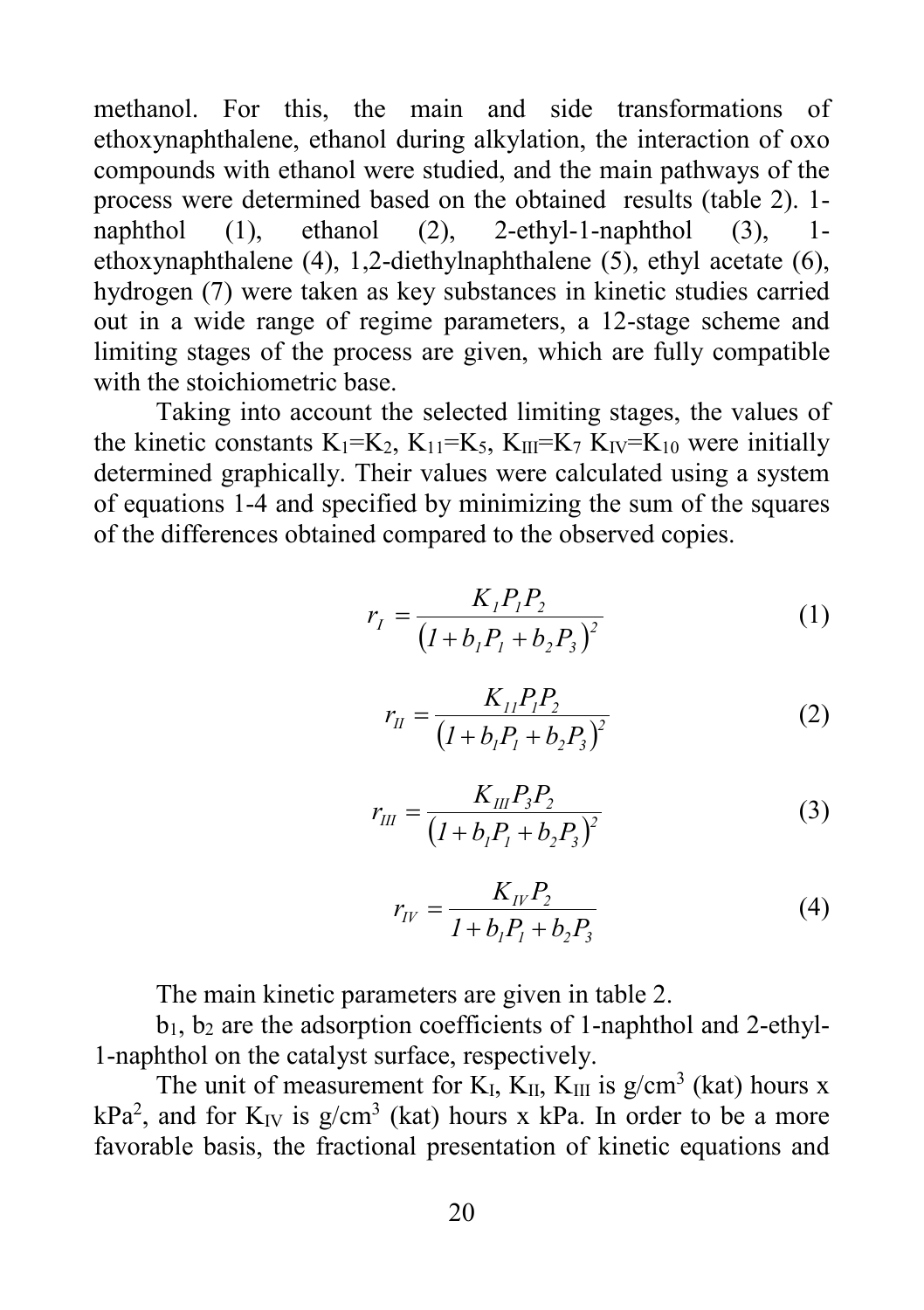the construction of a table of stoichiometric coefficients in a different form led to more errors.

#### Route  $ln k_0$   $E$ , kkal/mol lnbo Q, kkal /mol  $1-C_{10}H_7OH + C_2H_5OH \rightarrow$  $\rightarrow$ 1-C<sub>10</sub>H<sub>7</sub>OC<sub>2</sub>H<sub>5</sub> + H<sub>2</sub>O 0.8990 10.711 -4.51 3.3  $1-C_{10}H_7OH + C_2H_5OH \rightarrow$  $\rightarrow$  2-C<sub>2</sub>H<sub>5</sub>-1-C<sub>10</sub>H<sub>6</sub>OH +H<sub>2</sub>O 9.705 18.100 -4.64 2.20  $2-C_2H_{5}$ -1- $C_{10}H_{6}OH + C_2H_{5}OH +$  $2[H] \rightarrow$  $\rightarrow$ 1.2-(C<sub>2</sub>H<sub>5</sub>)C<sub>10</sub>H<sub>6</sub> + 2H<sub>2</sub>O 8.888 19.400  $\text{C}_2\text{H}_3\text{OH} \rightarrow 0.5\text{C}_4\text{H}_8\text{O}_2 + \text{H}_2$  | 2.320 | 10.051 | - | -

**Main kinetic parameters**

# **Table 2**

**4. Comparative catalytic properties of catalytic systems used in the alkylation reaction of naphthols with ethanol.** The composition, yield, selectivity of products obtained from the interaction of naphthols with ethanol are different and depend directly on the composition, structure, acid-base properties of the used catalysts. This applies to the alkylation reaction of both naphthols with ethanol. The comparative tables (3 and 4) of the highest results obtained in the presence of different catalytic systems are given below. Table 3 shows the high results of 1-naphthol alkylation, and table 4 of 2-naphthol alkylation with ethanol obtained for each catalyst and the reaction conditions under which this result was obtained. The catalytic systems shown in the tables were contacts that showed higher activity and selectivity in the presence of this group of catalysts and were selected based on the experiments carried out in the previous chapters. These include  $25$ -CoFe<sub>2</sub>O<sub>4</sub> and 75-Al<sub>2</sub>O<sub>3</sub> from ferrites (in wt %), 3.0-V<sub>2</sub>O<sub>5</sub>, 7.0-Cr<sub>2</sub>O<sub>3</sub>, 90-Al<sub>2</sub>O<sub>3</sub> from other studied oxide catalysts, samples of H-mordenite modified with 1.5% nickel, 1.5% zirconium and 1.0% palladium, as well as composite H-mordenite (CM) containing  $0.3\%$  Cr<sub>2</sub>(SO<sub>4</sub>)<sub>3</sub>, 1.5% zirconium.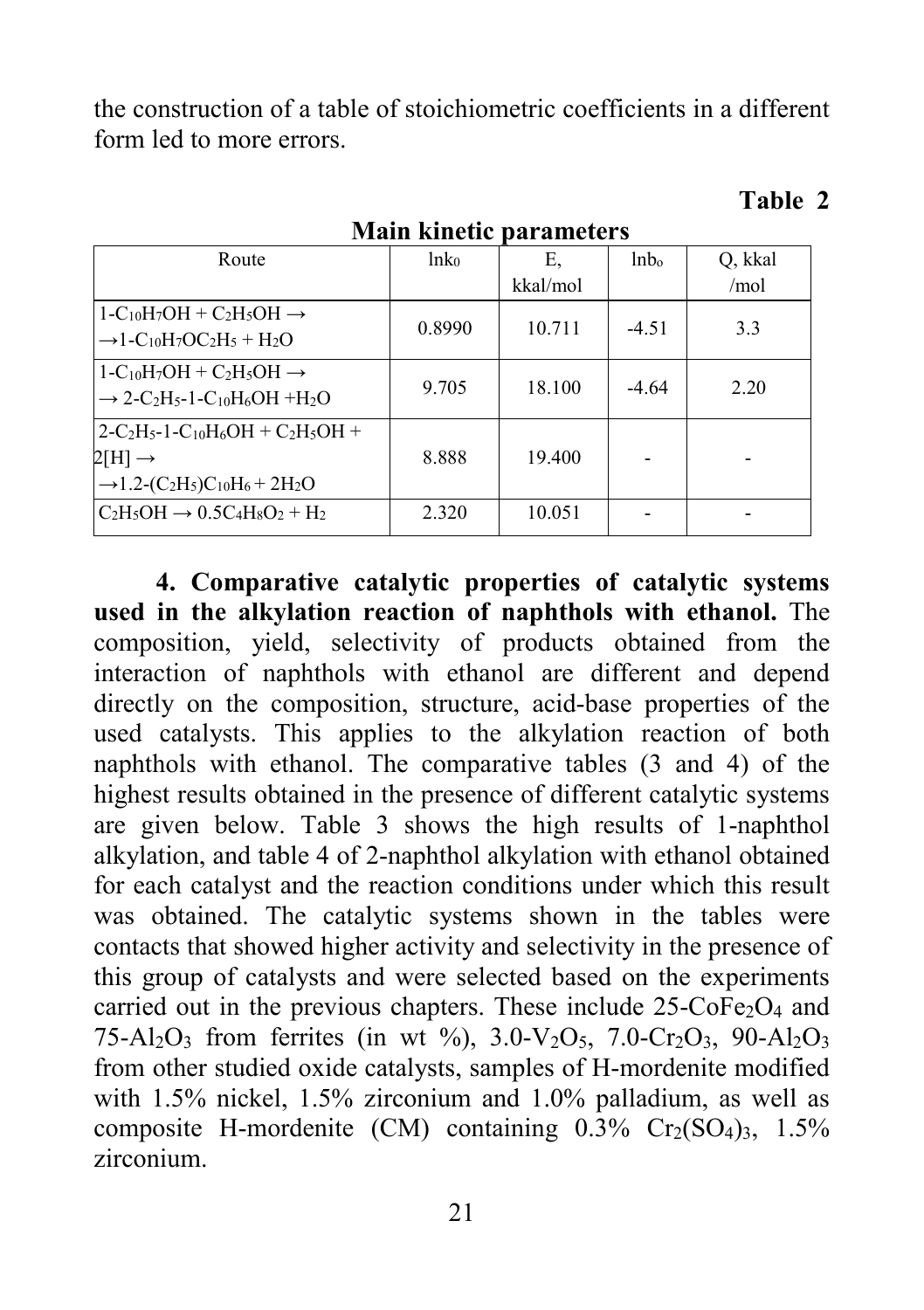In the reaction of alkylation of 1-naphthol with ethanol, the product of O-alkylation is 1-ethoxyphantaline, the products of Cmonoalkylation are 2-ethyl- and 4-ethyl-1-naphthols and 2,4- and 2,3-diethylnaphthols. Alkylates also include ethyl and methyl homologues of naphthalene, which are formed as a result of complex transformations such as dehydroxylation - alkylation occurring under harsh conditions of alkylation of 1-naphthol with ethanol. The concentration of oxo compounds obtained under the studied conditions and in the presence of used catalysts is negligible.

O-alkylation in the presence of cobaltferrite and VСA catalysts occurs sufficiently (32.0-15.0%) at 320°C. The selectivity of the reaction for 1-ethoxynaphthalene in the presence of mordenites is low (0.7-2.0%). The C-monoalkylation reaction of 1-naphthol occurs with a selectivity of only 64.5% when ferrites are used. In the presence of mordenites, this indicator is high (except for Ni, Hmordenite). For example, in zirconium-containing H-mordenite this indicator is 86.5%, and in composite mordenite it is 92.5%. It should be noted that the concentration of 2-ethyl-1-naphthol in monoethyl-1-naphthols is 96.0 and 97.3%, respectively, in the above-mentioned mordenites. Another advantage of composite mordenite is that the selectivity of alkyl naphthalene in the obtained alkylates is only 1.5% and no dialkyl naphthols are formed. Thus, in zirconium mordenite, the selectivity for alkyl naphthalene is 6.5%, and in the case of VCA, which has shown satisfactory selectivity for monoethyl-1-naphthols  $(80.0\%)$ , it is 6.0%. Diethylnaphthols  $(1.5-4.5\%)$  formed in the presence of these catalysts also complicate the further processing of alkylate. 80% of 1-naphthol, which is highly converted at 360°C in the presence of VCA, is spent on the production of monoethyl-1 naphthols. This is 12.5% less than in the case of CM. Comparing the values of zirconium-containing mordenite with VCA, the selectivity for monoethyl-1-naphthols is 6.5% higher in the case of mordenite, and the yield of 2-ethyl-1-naphthol is only 1.4% lower than in VCA. It should also be noted that alkylation in the presence of VXA is carried out at a higher temperature (360°C) and this catalyst has a much shorter working life than mordenite.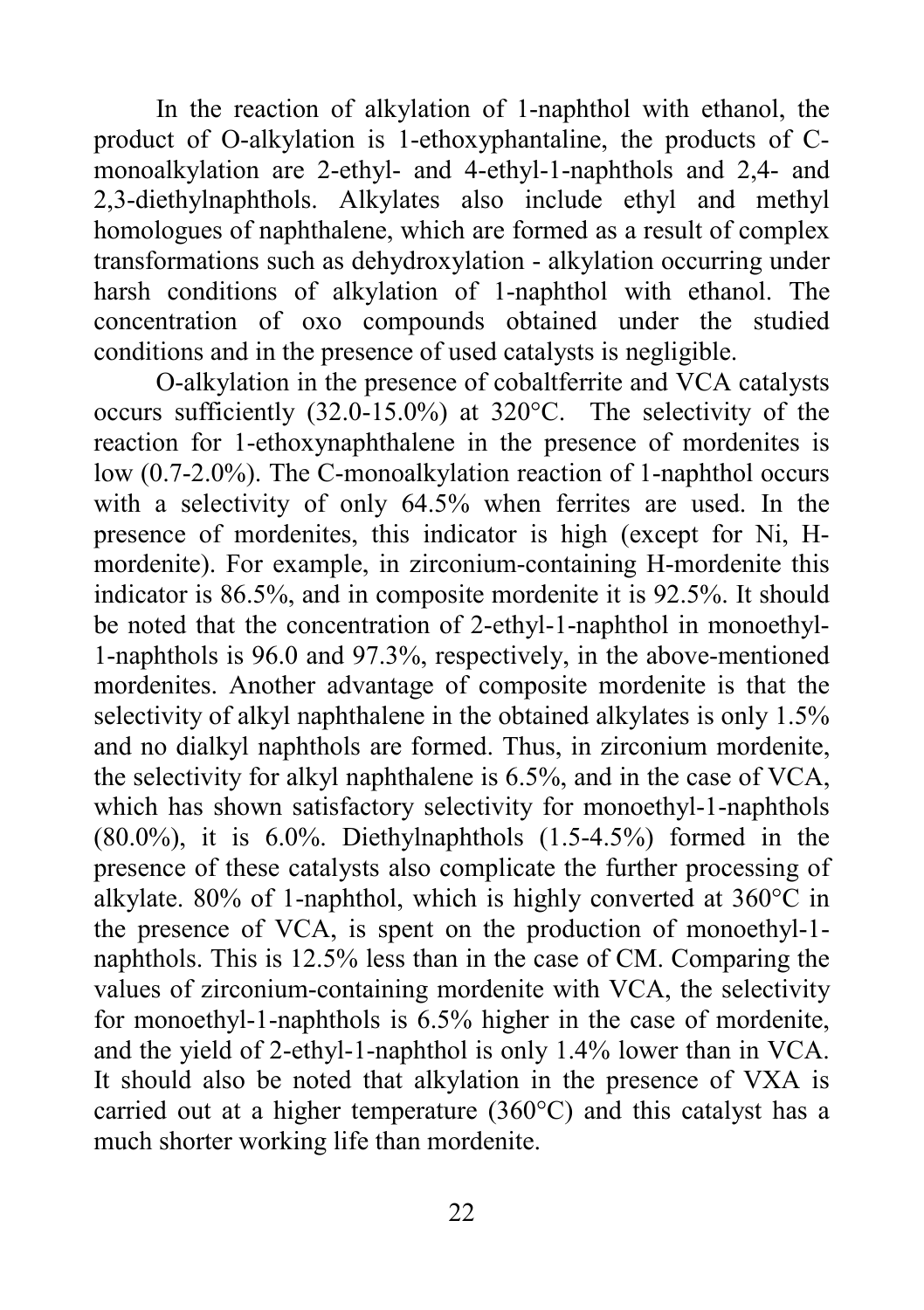From the analysis of the results obtained from the alkylation of 2-naphthol with ethanol in the presence of the above-mentioned catalysts, it is clear that the regularities observed in 1-naphthol are largely repeated in this case. But there are also some differences. In this reaction, more active and selective properties are exhibited by copper ferrite from ferrites.

From the analysis of the obtained results it is clear that alkylation in the 2-naphthol-ethanol-catalyst system occurs for both O- and C-atoms. O-alkylation in 2-naphthol, as in 1-naphthol, proceeds with a selectivity of 11.0-14.5% at 320°C in the presence of ferrite and VСA catalysts. In mordenites, its speed and targeting are significantly reduced and are obtained at 340°C with a selectivity of 2.5-3.5%. C-alkylation products of 2-naphthol include monoethyl-2 naphthols (1-ethyl- and 3-ethylnaphthols) and diethylnaphthols (1,3- 1,4-diethylnaphthols). The yields of monoethyl-2-naphthols calculated according to converted 2-naphthol are 70.0% at low temperatures (320°C) in the presence of copper ferrite and 76.5% in the presence of VCA. An increase in temperature (360°C) in the latter case increases this indicator to 81.5%. As for H-mordenites, the selectivity of the reaction for monoethyl-2-naphthols is 84.5% in zirconium-modified mordenite and 91.0% in composite mordenite. The concentration of 1-ethyl-2-naphthol in a mixture of monoethyl-2-naphthols is 100% in the presence of CuFe<sub>2</sub>O<sub>4</sub>  $\cdot$  γ-Al<sub>2</sub>O<sub>3</sub>, 94.0-97.5% in the presence of VCA, and more in the presence of CM from mordenites (95.5%).

With regard to the conversion of 2-naphthol, it should be noted that its conversion in the presence of ferrite and VCA catalysts is 3.5- 8.5% less than in the presence of 1-naphthol. When comparing mordenites, the conversion of 2-naphthol increases by 2.0-12.5% compared to 1-naphthol, and this increase is more observed in zirconium-modified mordenite. An undesirable transformation during the interaction of 2-naphthol with ethanol is the formation of alkylnaphthalenes. This side reaction occurs significantly in the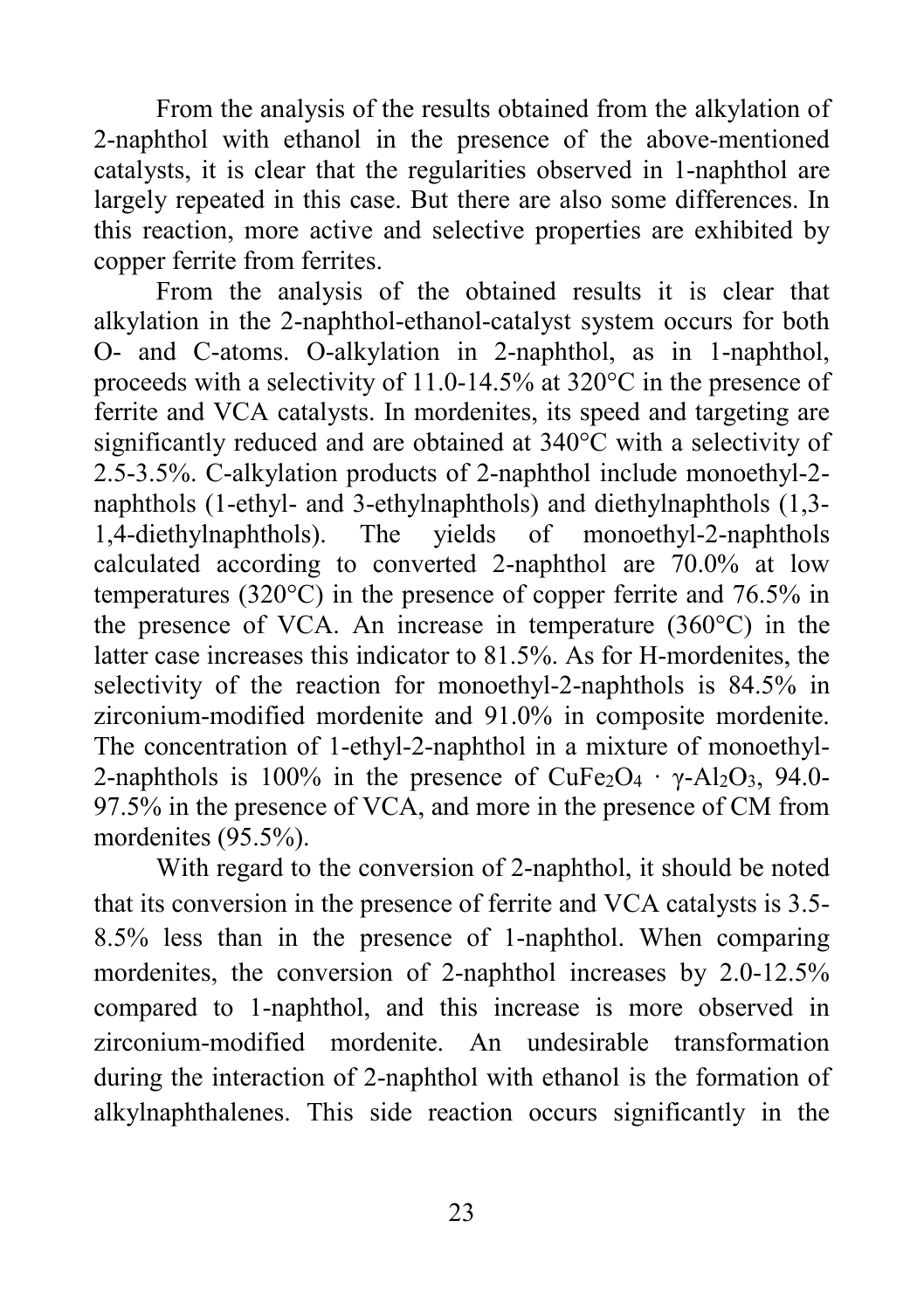presence of oxides, especially copper ferrite (5.0%), and in the presence of VCA (6.5%) at high temperatures (360°C).

In the case of mordenites, all three modified catalysts have sufficient selectivity for alkylnaphthalenes (6.0–9.5%). As for CM, in 2-naphthol the rate of this transformation is limited, as in 1 naphthol, which increases the selectivity for target products, i.e. monoethyl-2-naphthol.

 **Table 3**

| Conditions of the                 | Catalyst composition, in wt%            |               |                  |        |        |        |                |
|-----------------------------------|-----------------------------------------|---------------|------------------|--------|--------|--------|----------------|
| reaction and the                  | $25$ -CoFe <sub>2</sub> O <sub>4</sub>  | $3.0-V2O5$    |                  | 1.5    | 1.5    | 1.0    | 0.3            |
| obtained indicators               | 75 - γ - Al <sub>2</sub> O <sub>3</sub> | $7.0 - Cr2O3$ |                  | Ni.H-  | Zr,H-  | Pd,H-  | Cr2(SO4)3      |
|                                   |                                         |               | 90-γ- $Al_2O_3$  | mor-   | mor-   | mor-   | $1.5 Zr$ , H-  |
|                                   |                                         |               |                  | denite | denite | denite | mordenite      |
| Temperature, °C                   | 320                                     | 320           | 360              | 340    | 340    | 340    | 340            |
| Volume velocity, hr <sup>-1</sup> | 1.0                                     | 1.0           | 1.0              | 1.0    | 1.0    | 1.0    | 1.0            |
| Mole ratio of 1-                  | 1:4                                     | 1:4           | 1:4              | 1:6    | 1:6    | 1:6    | 1:4            |
| naphthol to ethanol               |                                         |               |                  |        |        |        |                |
| <b>Yields</b> calculated          |                                         |               |                  |        |        |        |                |
| according to converted            |                                         |               |                  |        |        |        |                |
| 1-naphthol, in%,                  |                                         |               |                  |        |        |        |                |
| including                         |                                         |               |                  |        |        |        |                |
| Monoethyl-1-                      | 64.5                                    | 72.5          | 80.0             | 78.1   | 86.5   | 82.0   | 92.5           |
| naphthols                         |                                         |               |                  |        |        |        |                |
| 1-ethoxynaphthalene               | 14.0                                    | 15.0          | $\overline{3.0}$ | 1.5    | 1.0    | 0.7    | 2.0            |
| Alkyl naphthalene                 | 7.0                                     | 2.5           | 6.0              | 9.5    | 6.5    | 10.0   | 1.5            |
| Diethyl-1-naphthols               | 3.0                                     | 2.5           | 4.5              | 3.0    | 1.5    | 2.4    | $\overline{a}$ |
| Conversion of 1-                  | 50.5                                    | 38.5          | 55.5             | 50.0   | 47.5   | 42.5   | 34.0           |
| naphthol, $\%$                    |                                         |               |                  |        |        |        |                |
| Concentration of $2$ -            | 93.5                                    | 98.5          | 92.0             | 91.5   | 96.0   | 94.2   | 97.3           |
| ethyl-1-naphthol in               |                                         |               |                  |        |        |        |                |
| monoethyl-1-naphthol              |                                         |               |                  |        |        |        |                |
| mixture, $%$                      |                                         |               |                  |        |        |        |                |
| Yield of 2-ethyl-1-               | 30.4                                    | 27.5          | 40.8             | 35.7   | 39.4   | 32.8   | 30.6           |
| naphthol, $\%$                    |                                         |               |                  |        |        |        |                |

**Results of alkylation reaction of 1-naphthol with ethanol in the presence of various catalysts**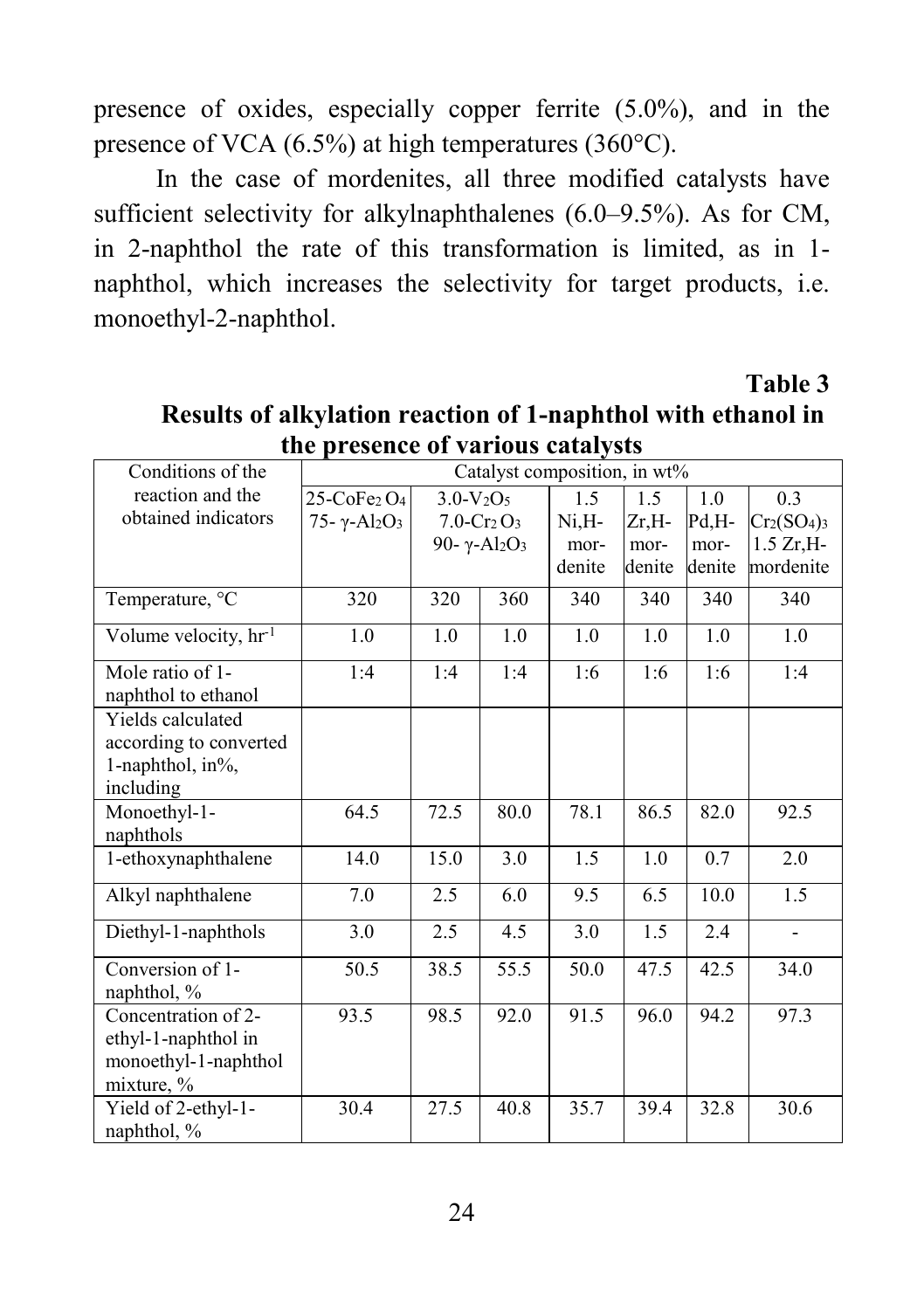The yield of 1-ethyl-2-naphthol calculated according to converted 2-naphthol, i.e. the selectivity of the studied catalysts decreases in the following order:

CM > 1.5ZrHM > VXA > 1.0PdHM > 1.5NiHM > CuFe<sub>2</sub>O<sub>4</sub> $\gamma$ -Al<sub>2</sub>O<sub>3</sub>

The yield of formed 1-ethyl-2-naphthol calculated according to the initial 2-naphthol decreases in the following order:

1.5ZrHM > 1.5NiHM > VXA > 1.0PdHM > CM > CuFe<sub>2</sub>O<sub>4</sub>·γ-Al<sub>2</sub>O<sub>3</sub>

# **Results of alkylation reaction of 2-naphthol with ethanol in the presence of various catalysts**

| Conditions of the               | Catalyst composition, in wt%           |                 |      |           |            |         |                    |
|---------------------------------|----------------------------------------|-----------------|------|-----------|------------|---------|--------------------|
| reaction and the                | $25$ -CuFe <sub>2</sub> O <sub>4</sub> | $3.0-V2O5$      |      | $1.5$ Ni, | $1.5 Zr$ , | 1.0 Pd. | $0.3 \text{ Cr}_2$ |
| obtained indicators             | $75 - \gamma - Al_2O_3$                | $7.0 - Cr2O3$   |      | H-mor-    | H-mor-     | H-mor-  | $(SO_4)_3$         |
|                                 |                                        | 90-γ- $Al_2O_3$ |      | denite    | denite     | denite  | $1.5 Zr, H-$       |
|                                 |                                        |                 |      |           |            |         | mordenite          |
| Temperature, <sup>o</sup> C     | 320                                    | 320             | 360  | 340       | 340        | 340     | 340                |
| Volume velocity, $hr^{-1}$      | 1.0                                    | 1.0             | 1.0  | 1.0       | 1.0        | 1.0     | 1.0                |
| Mole ratio of 2-naphthol        | 1:4                                    | 1:4             | 1:4  | 1:6       | 1:6        | 1:6     | 1:4                |
| to ethanol                      |                                        |                 |      |           |            |         |                    |
| Yields calculated               |                                        |                 |      |           |            |         |                    |
| according to converted 2-       |                                        |                 |      |           |            |         |                    |
| naphthol, in%, including        |                                        |                 |      |           |            |         |                    |
| Monoethyl-2-naphthols           | 70.0                                   | 76.5            | 81.5 | 77.0      | 84.5       | 81.0    | 91.0               |
| 2-ethoxynaphthalene             | 14.5                                   | 11.0            | 1.5  | 3.5       | 3.0        | 2.5     | 3.0                |
| Diethyl naphthols               | 1.5                                    | 3.0             | 4.0  | 3.4       | 2.0        | 3.5     | 1.0                |
| Alkyl naphthalene               | 5.0                                    | 3.0             | 6.5  | 9.5       | 6.0        | 7.0     | 1.5                |
| Conversion of 2-                | 42.0                                   | 35.0            | 50.0 | 56.5      | 60.0       | 50.0    | 36.0               |
| naphthol, $\%$                  |                                        |                 |      |           |            |         |                    |
| Concentration of 1-ethyl-       | 100                                    | 97.5            | 94.0 | 90.0      | 93.5       | 87.0    | 95.5               |
| 2-naphthol in monoethyl-        |                                        |                 |      |           |            |         |                    |
| 2-naphthol mixture, %           |                                        |                 |      |           |            |         |                    |
| Yield<br>of<br>$1$ -ethy $1-2-$ | 29.4                                   | 26.0            | 38.3 | 39.1      | 47.4       | 35.2    | 31.3               |
| naphthol, $\%$                  |                                        |                 |      |           |            |         |                    |

 The total selectivity for the mixture of alkyl naphthalene obtained in the alkylation reaction of 1- and 2-naphthols with ethanol in the



**Table 4**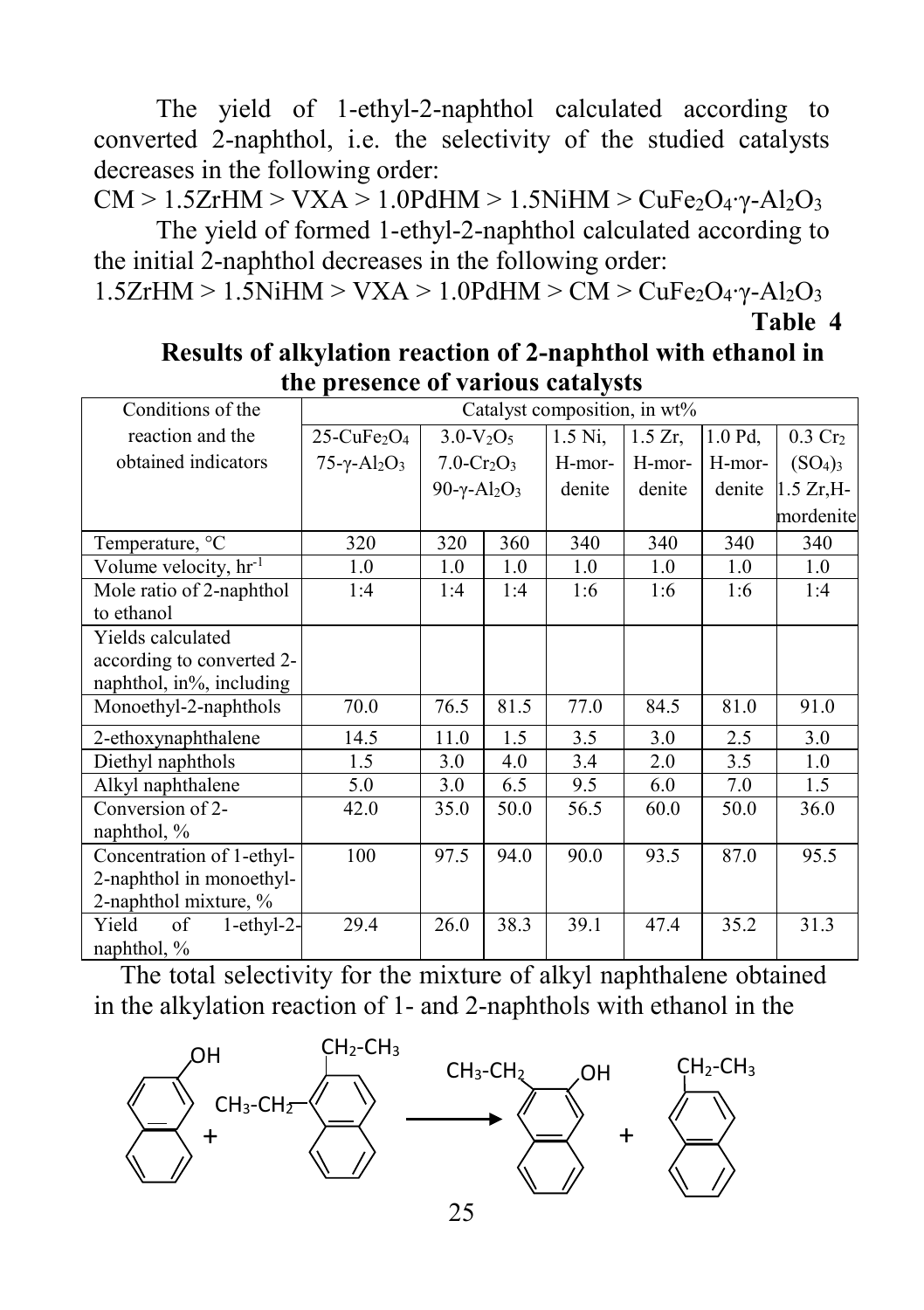presence of mordenite catalysts is 1.5-10.0%, depending on the catalysts. The selectivity of a mixture of these compounds in alkylates obtained in the presence of oxide catalysts is also in the indicated range. The involvement of ethylnaphthalene in the realkylation process can be considered economically, technologically and environmentally efficient. In general, this method, based on the following reaction equation, has emerged as an interesting type of chemical transformation.

The chemical process was carried out in the presence of Pd-HSVM and KM catalysts under defined conditions  $(T - 400^{\circ}C, P - 0.5)$  MPa,  $v - 1.5$  hr<sup>-1</sup>,  $v=1:2$ ) in benzene medium and it was found that transethylation occurs with higher results in composite mordenite. Thus, the yield of monoethylnaphthols calculated according to the converted 1- and 2-naphthols is 94.3 and 84.5%, respectively, and the one-time conversion of naphthols is 13.0 and 17.5%, respectively. The yield of monoethyl-1-naphthol calculated according to the converted 1.2-dimethylnaphthalene is 81.0%, and the yield of monoethyl-2-naphthol is 79.0%. The conversion of diethyl naphthalene is 15.5% in the interaction with 1-naphthol and 17.5% in the transethylation of 2-naphthol. An important aspect of this study is the achievement of the targeted use of alkyl naphthalene, which is obtained as a by-product of the alkylation reaction and has little use.

Thus, on the basis of detailed studies, it is possible to obtain different ethyl homologues of naphthols with high yield and selectivity by changing the composition of catalysts containing oxides and mordenite, the reaction conditions and the isomer of the initial naphthol. Determination of main and side transformations of 1- and 2-naphthols alkylation reaction with ethanol in the presence of obtained composite mordenite and zirconium-containing Hmordenite, kinetic studies, calculation of kinetic constants, development of an adequate kinetic model, development of methods for obtaining purposeful ethyl homologues of naphthols in the presence of selected catalysts with a stable regime clearly demonstrates the complete solution of the problem and is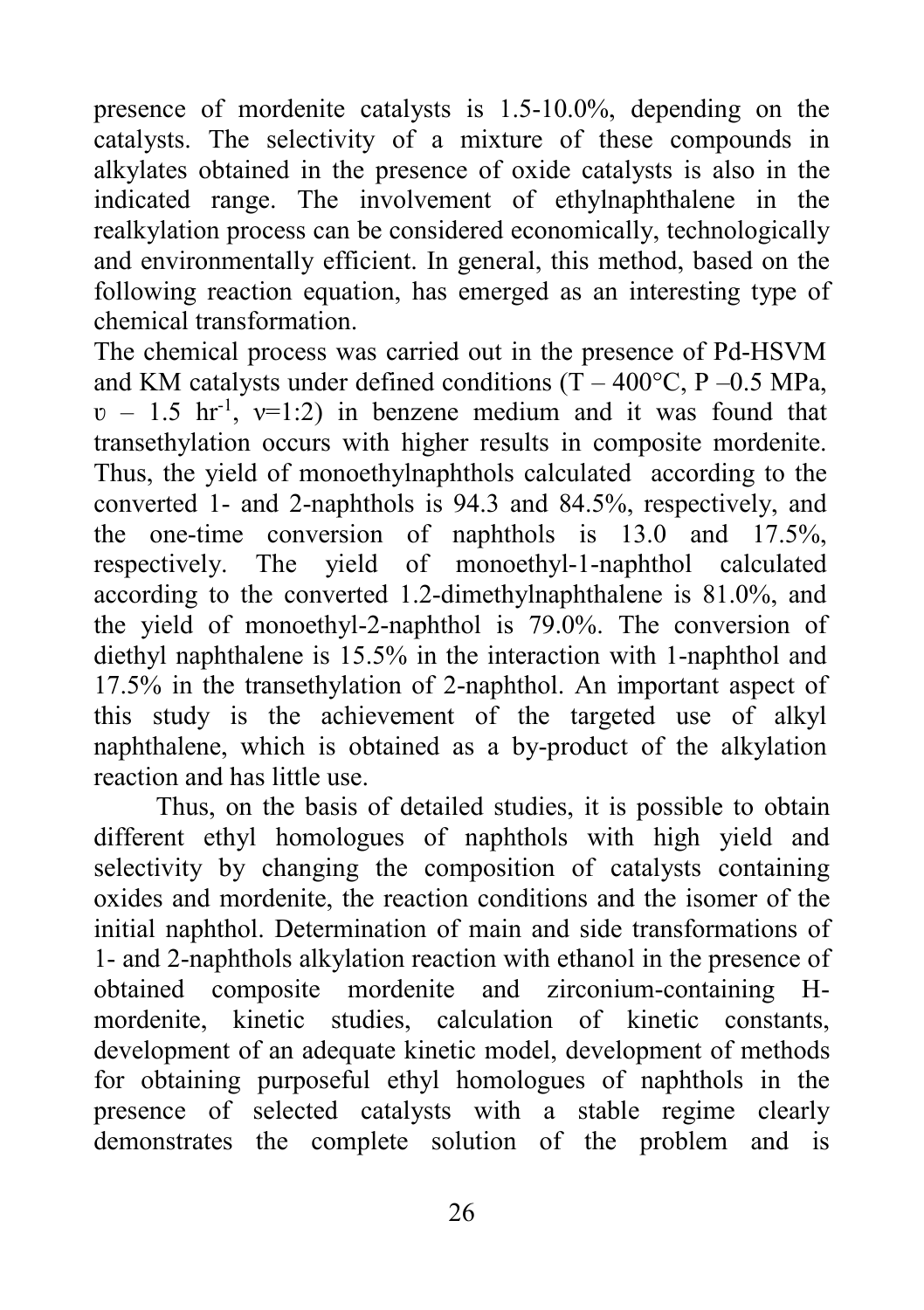characterized by innovation in the scientific work carried out in this direction.

## **CONCLUSIONS**

1. Among the studied ferrite catalysts (MFe<sub>2</sub>O<sub>4</sub>⋅γ⋅Al<sub>2</sub>O<sub>3</sub>, M-Mg, Zn, Co, Cu), the catalyst containing 25 wt% cobalt ferrite exhibits higher activity and selectivity in the interaction of 1 naphthol with ethanol, and a catalytic system with the same concentration of ferrite copper in the reaction of alkylation of 2 naphthol with ethanol.

2. The total yields of mono- and diethylnaphthols obtained on the basis of 1-naphthol and ethanol in the presence of an oxide catalyst of a certain composition, calculated according to the converted and initial 1-naphthol, are 84.5 and 46.9%, respectively. The total selectivity of mono- and diethylnaphthols obtained from the alkylation of 2-naphthol with ethanol in the presence of this catalyst is 85.5%, and the total yield is 42.7%.

3. The concentration of 2-ethyl-1-naphthol in monoethylnaphthols obtained by C-alkylation in the interaction of 1 naphthol with ethanol in the presence of a VCA catalyst is 92.0- 98.5%, and the concentration of 1-ethyl-2-naphthol in monoethylnaphthols formed by the same mechanism from alkylation of 2-naphthol with ethanol is 97.5%.

4. When modifying H-mordenite with nickel, zirconium and palladium with a more favorable modulus  $(SiO<sub>2</sub>/A<sub>12</sub>O<sub>3</sub>=18-24)$ , the influence of their concentrations (0.5-2.0 wt%) on the parameters of the alkylation process of naphthols with ethanol, on the occurrence of basic and side transformations have been established. It was shown that the presence of 1.5% zirconium and nickel, 1.0% palladium makes it possible to achieve better results, and it was found that among the modified mordenites 1.5Zr, H-mordenite has higher catalytic properties.

5. Regularities of the alkylation reaction of 1-naphthol with ethanol in the presence of zirconium-containing mordenites were determined. It has been established that parallel О- and С-alkylation,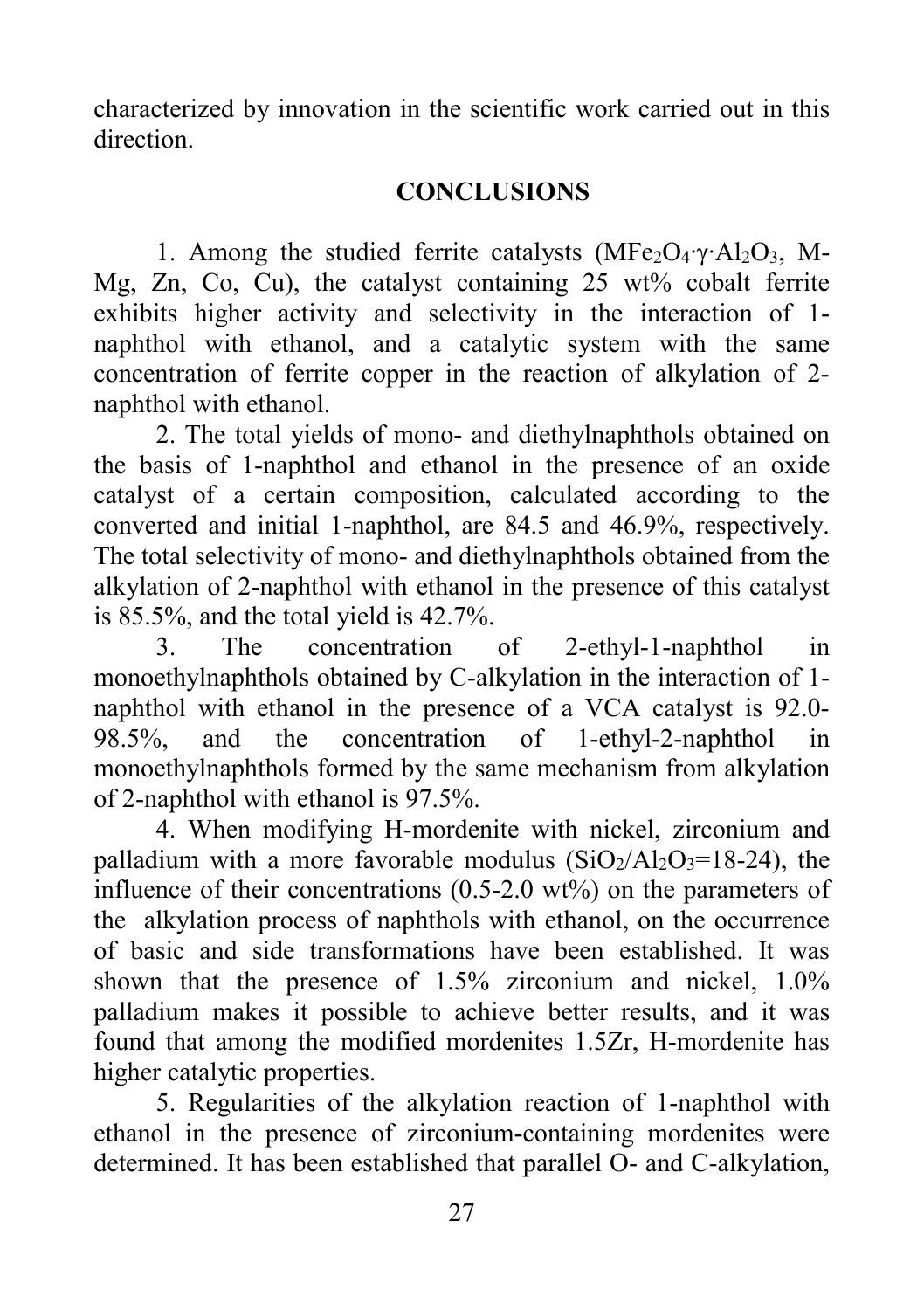sequential С-alkylation occur in the process, oxo compounds are obtained from naphthols, although insignificantly, and ethylation occurs, accompanied by dehydroxylation in the reaction medium. Limited side effects of ethanol in bifunctional H-mordenites include the production of diethyl ether (Ni, H-mordenite) by its intermolecular dehydration, the formation of acetaldehyde by dehydrogenation (Zr, H-mordenite), and the production of ethyl acetate (CM) from its interaction with alcohol.

6. The routes of the process of alkylation of 1-naphthol with ethanol in the presence of zirconium-containing mordenites were determined, kinetic constants were calculated, a low-error kinetic model was developed that adequately described the main and side transformations on the catalytic surface.

7. As a result of the comparative analysis of the alkylation of naphthols with ethanol, 92.5% selectivity is obtained from 1 naphthol and ethanol in the presence of the proposed H-mordenite composition, and 91.0% monoethylnaphthols are obtained from the alkylation of 2-naphthol with ethanol. In the first case, the concentration of 2-ethyl-1-naphthol in the mononaphthol mixture is 97.3%, and in the second case, the proportion of 1-ethyl-2-naphthol is 95.5%.

8. The intended use of a mixture of mono- and diethyl naphthalene homologues obtained as a by-product in the reaction of alkylation of naphthols with ethanol and with a small areas of use was achieved, and a selective (84.5-94.3%) synthesis of ethylnaphthols was carried out by transethylation of naphthols with ethylnaphthalenes.

### **THE MAIN PROVISIONS OF THE DISSERTATION ARE CONSIDERED IN THE FOLLOWING SCIENTIFIC WORKS**

1. Агаев, А.А., Мурадов, М.М., Гараева, И.Э., Сулейманова, П.В. Каталическое трансэтилирование фенола этилбензолам // Тезисы Х Международной научно-технической конференции молодых ученых. Актуальные проблемы науки и техники, - Уфа: - 2017, - с. 149.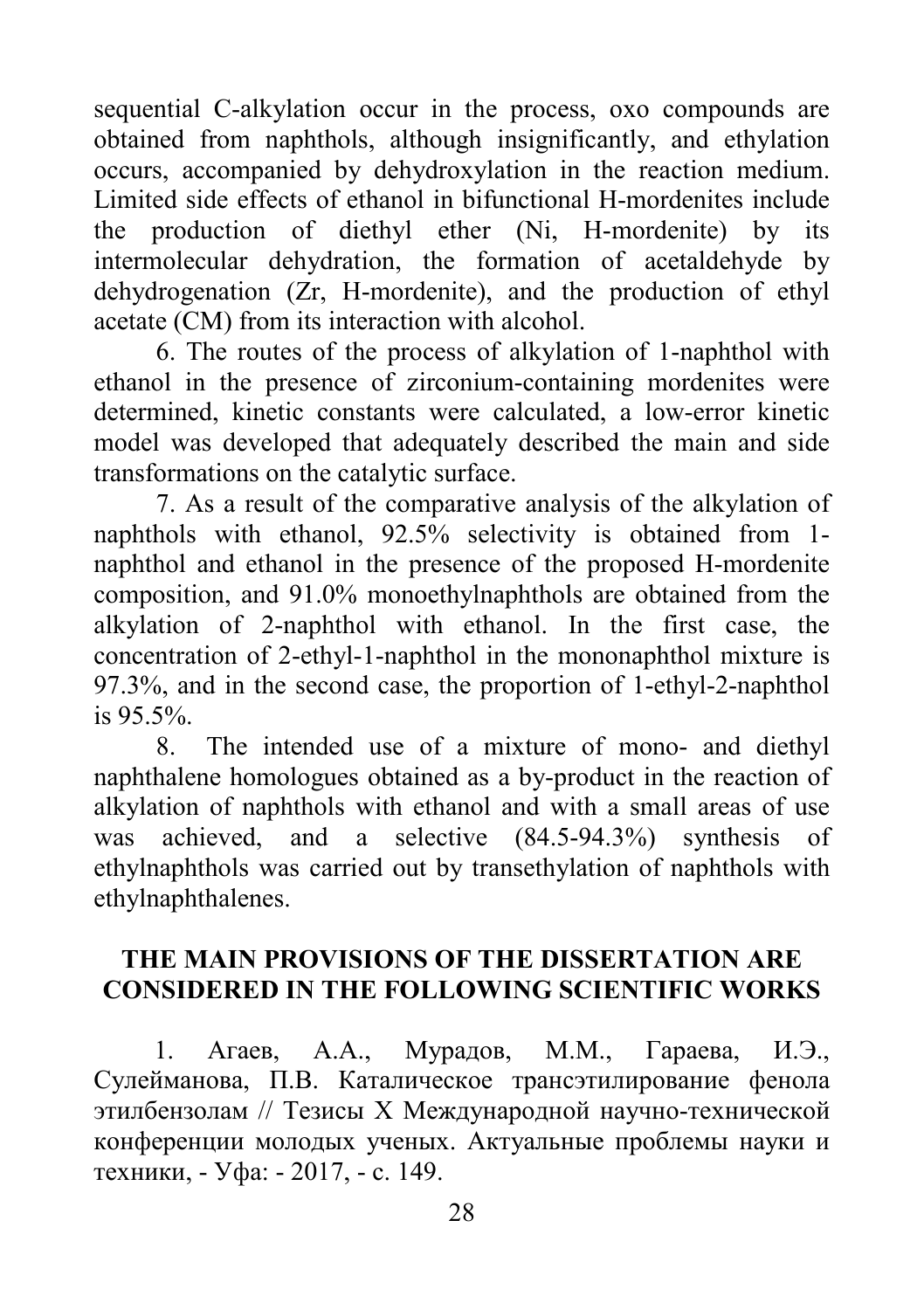2. Süleymanova, P.V. 1-etil-2-naftolun katalitik sintezi // Doktorantların və gənc tədqiqatçıların XXI Respublika Elmi Konfransının materialları, - Bakı: - 24-25 oktyabr, - 2017, - s. 77-79.

3. Süleymanova, P.V. 2-naftolun etanolla alkilləşməsi // Funksional monomerlər və xüsusi xassəli polimer materiallar: problemlər, perspektivlər və praktiki baxışlar. Sumqayıt Dövlət Universitetinin 55 illiyinə həsr olunmuş Beynəlxalq Elmi Konfransın materialları, - Sumqayıt: - 15-16 noyabr, - 2017, - s. 98.

4. Süleymanova, P.V., Nəzərova, M.K., Mütəllimova, K.M., Şahtaxtinskaya, P.T. H-mordenitin tərkibinin 2-naftolun etanolla alkilləşmə reaksiyasına təsiri // Тезисы докладов международной научно-технической конференции «Нефтехимический синтез и катализ в сложных конденсированных системах», посвященной 100-летнему юбилею академика Б.К.Зейналова, - Баку: - 29-30 июня, - 2017, - с. 134.

5. Ağayev, Ə.Ə., Tağıyev, D.B., Nəzərova, M.K., Süleymanova, P.V. Zr, H-mordenit iştirakı ilə 1-naftolun etanolla alkilləşməsi // Akademik V.S.Əliyevin 110 illik yubileyinə həsr olunmuş "Neft emalı və neft kimyasının innovativ inkişaf perspektivləri" adlı beynəlxalq elmi-praktik konfransın tezisləri, - Bakı: - 09-10 oktyabr, - 2018, - s. 49.

6. Agayev, A.A. The Study of The Catalytic Conversion of 1- Ethoxy Naphthalene / A.A.Agayev, P.V.Suleymanova, V.K.Nazarova, [et all.] // American Journal of Engineering Research, - 2018. – Vol. 7, İssue -1, - p. 217-220.

7. Süleymanova, P.V. Sirkonium tərkibli mordenit iştirakı ilə 1-naftolun etanolla qarşılıqlı təsirinin tədqiqi // Kimya problemləri, - Bakı: - 2018. № 2, - s. 223-230.

8. Ağayev, Ə.Ə. Modifikasiya olunmuş Zr, H-mordenit iştiraki ilə anizolun və 1-metoksinaftalinin alınması / Ə.Ə.Ağayev, P.V.Süleymanova, M.K.Nəzərova, [və b.] // Sumqayıt Dövlət Universitetinin Elmi xəbərləri, Təbiət və texniki elmlər bölməsi, - Sumqayıt: - 2018. cild. 18, № 3, - s. 19-23.

9. Süleymanova, P.V. Sirkonium tərkibli mordenit iştirakında 2-naftolun etanolla alkilləşməsinə temperaturun təsiri // Azərbaycan Xalq Cümhuriyyətinin 100 illik yubileyinə həsr olunmuş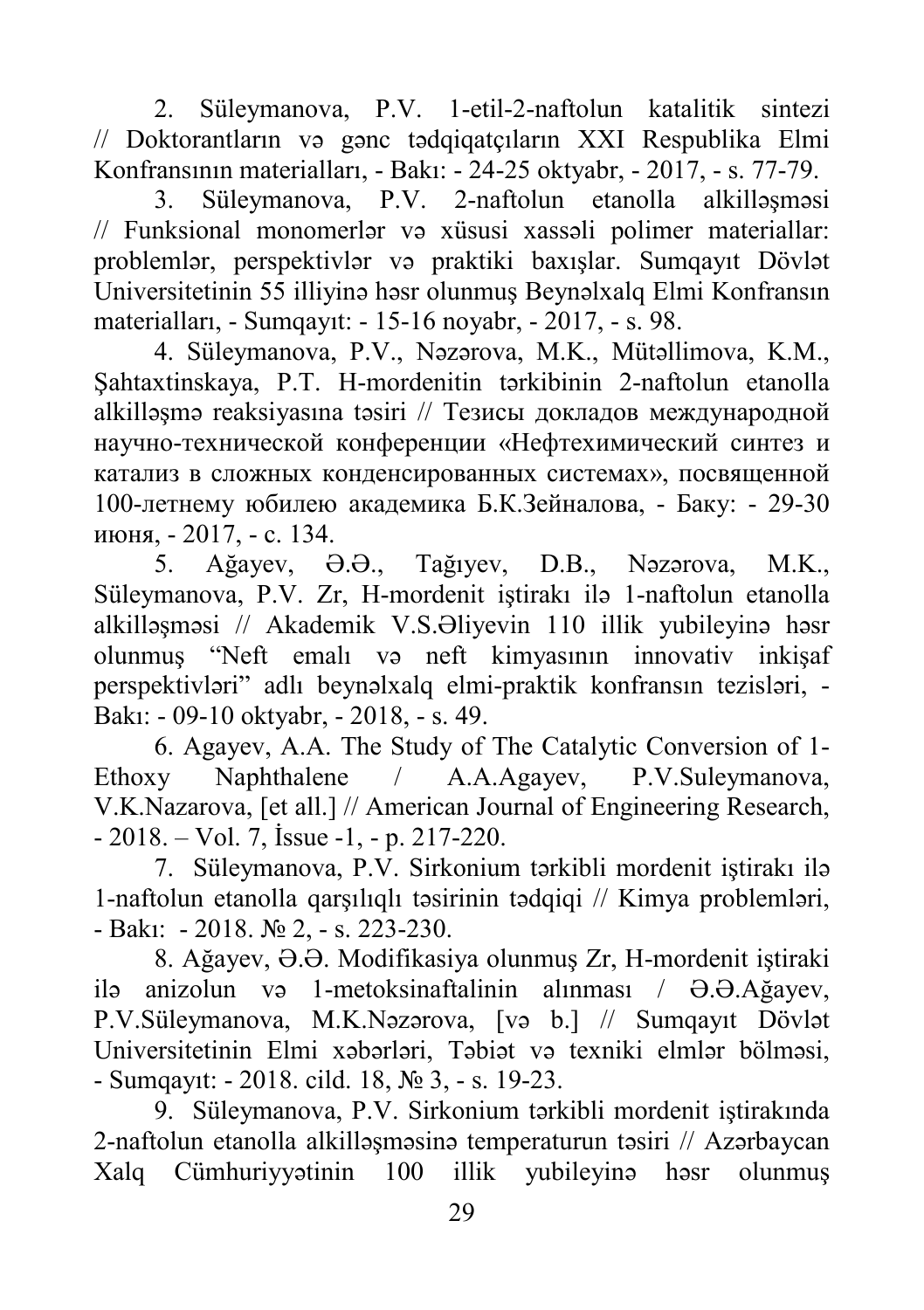Doktorantların və gənc tədqiqatçıların XXII Respublika Elmi Konfransının materialları, I cild, - Bakı: - 22-23 noyabr, - 2018,  $-$  s. 77-80.

10. Aghayev, A.A., Nazarova, M.K., Suleymanova, P.V., Muradov, M.M. Catalytic synthesis of 2-ethoxynaphthalene and 1 ethyl-2-naphthol combination // Advances in Synthesis and compiexing. Book of abstracts. The Fifth İnternational Scientific Conference, RUDN University, Vol. 1, Organic Chemistry Section, - Moscow: - 22-26 April, - 2019, - p. 86.

11. Ağayev, Ə.Ə, Nəzərova, M.K., Süleymanova, P.V. 2 etoksinaftalinin katalitik çevrilməsinin tədqiqi // AMEA-nın akademik Y.H.Məmmədəliyev adına Neft Kimya Prosesləri İnstitutunun 90 illik yubileyinə həsr olunmuş "Müasir kimyanın aktual problemləri" mövzusunda beynəlxalq elmi konfransın tezisləri, - Bakı: - 2-4 oktyabr, - 2019, - s. 356.

12. Aghayev, A.A. Catalytic properties of composition Hmordenite in the alkylation reaction of 2-naphthol with ethanol / A.A.Aghayev, D.B.Taghiyev, M.K.Nazarova, P.V.Suleymanova. // Processes of Petrochemistry And Oil Refining. ISSN: online 2519- 2876, print 1726-4685. – Baku: - 2016. - Vol. 20, № 3, - p. 200-205.

13. Süleymanova, P.V., Nəzərova, M.K., Mustafayeva, N.A., Ağayev, Ə.Ə. 1-naftolun etanolla alkilləşmə prosesinin kinetik tədqiqatları // Sumqayıt şəhərinin 70 illik yubileyinə həsr olunmuş "Kimya texnologiyası və mühəndisliyinin innovativ inkişaf perspektivləri" mövzusunda Beynəlxalq elmi konfransın tezisləri və materialları, - Sumqayıt: - 28-29 noyabr, - 2019, - s. 320.

14. Muradov, M.M., Nəzərova, M.K., Süleymanova, P.V., Agayev, Ə.Ə. β-naftolun natrium hipoxloritlə elektrokimyəvi xlorlaşması // Sumqayıt şəhərinin 70 illik yubileyinə həsr olunmuş "Kimya texnologiyası və mühəndisliyinin innovativ inkişaf perspektivləri" mövzusunda Beynəlxalq elmi konfransın tezisləri və materialları, - Sumqayıt: - 28-29 noyabr, - 2019, - s. 54.

15. Сулейманова, П.В. Взаимодействие 2- нафтола этанолом на палладийсодержащем морденитном катализаторе // Polish journal of science İSSM 3353-2389, - 2020. - Vol. 1, № 24,  $- p. 27 - 30.$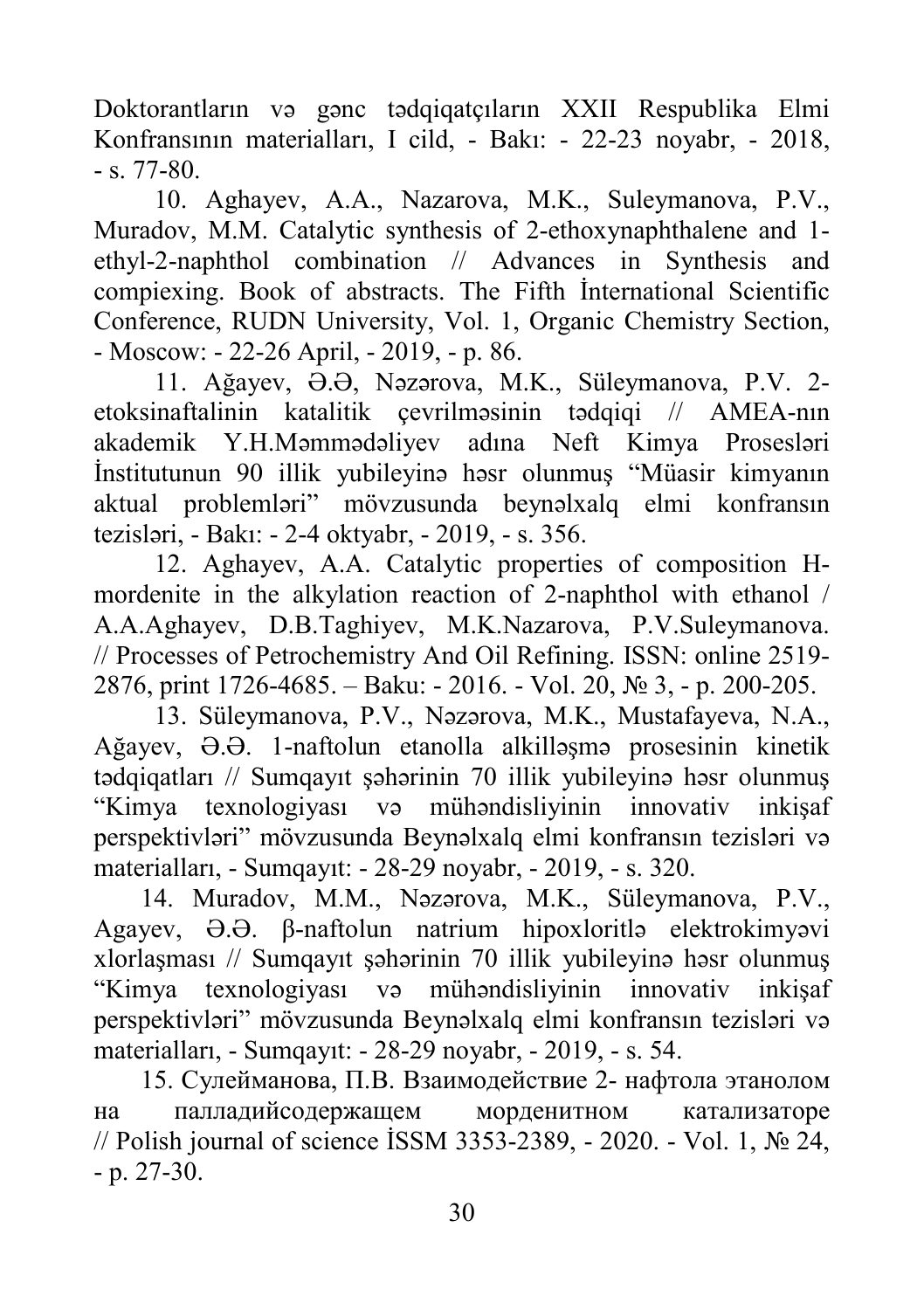16. Süleymanova, P.V. 1-naftolun etanolla alkilləşmə reaksiyasının kinetik tədqiqatları // Sumqayıt Dövlət Universitetinin Elmi Xəbərləri, Təbiət və texniki elmlər bölməsi, - Sumqayıt: - 2020. cild. 20, № 2, - s. 48-51.

17. Nəzərova, M.K., Süleymanova, P.V., Hacıyeva, X.Ə. Çətin ayrılan fenolların emalı üsulları // Ekologiya və həyat fəaliyyətinin mühafizəsi: nailiyyətılər, problemlər. Respublika Elmi Konfransının tezisləri, - Sumqayıt: - 2020. - s. 68-69.

18. Ağayev, Ə.Ə. 1-naftolun etanolla alkilləşmə reaksiyasının fasiləsiz rejimdə tədqiqi / Ə.Ə.Ağayev, P.V.Süleymanova, M.K.Nəzərova // Sumqayıt Sövlət Universitetinin Elmi xəbərləri, Təbiət və texniki elmlər bölməsi, - Sumqayıt: - 2021. cild. 21, № 1,  $-$  s. 23-26.

19. Süleymanova, P.V., Nəzərova, M.K. Ferrit katalizatorlarının iştirakı ilə 1-naftolun etanolla qarşılıqlı təsirinin tədqiqi // Kimyanın müasir problemləri mövzusunda Respublika elmi konfransının materialları, - Sumqayıt: - 15-16 aprel, - 2021. - № 1, - s. 189-191.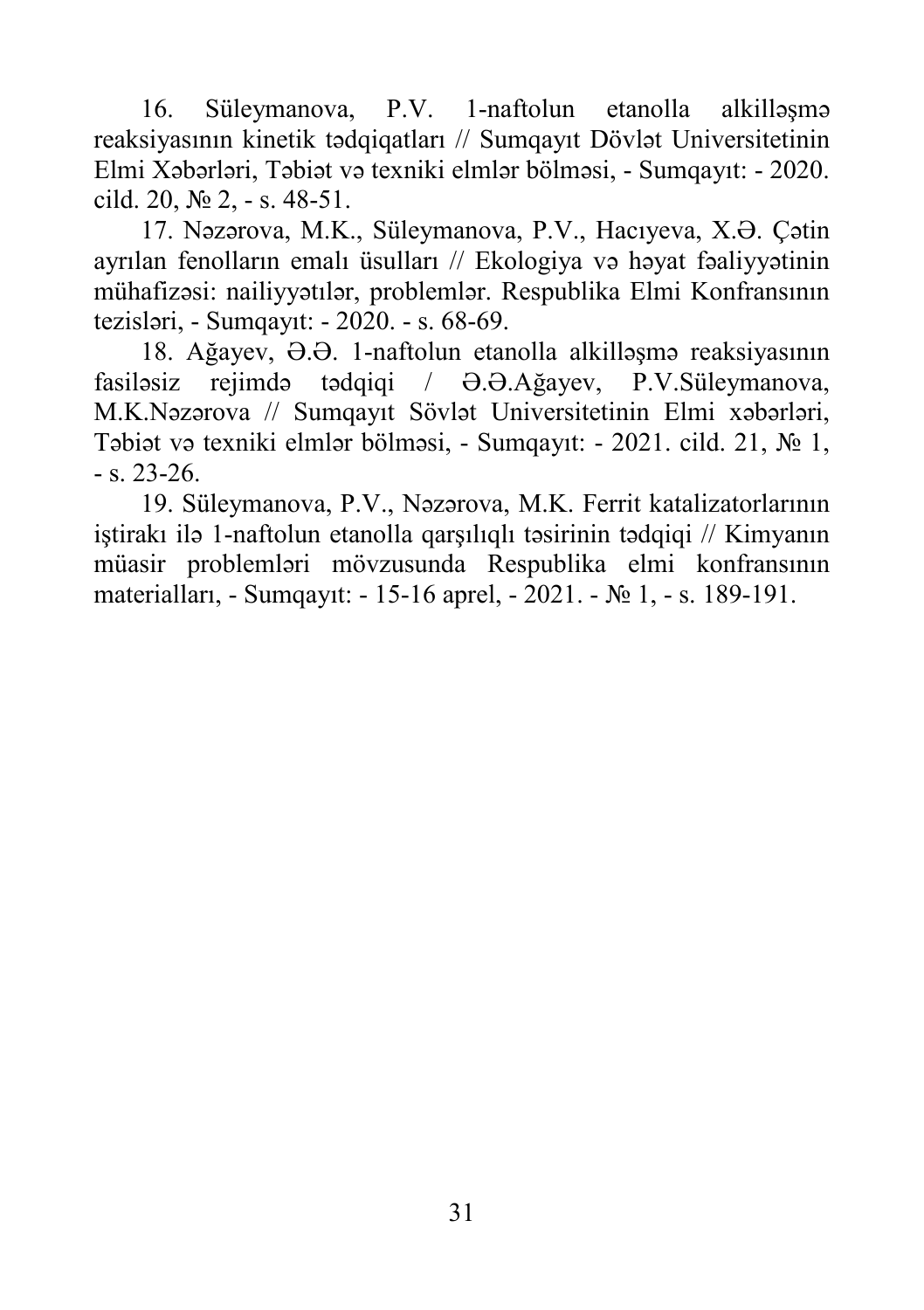The defence will be held on  $\frac{48^{\circ}}{28}$  June  $\frac{2022}{20}$  at  $\frac{14^{00}}{20}$  at the meeting of the Dissertation council FD 2.23 of Supreme Attestation Commission under the President of the Republic of Azerbaijan operating at the Sumgait State University.

Address: AZ 5008, Sumgait, 43<sup>th</sup> district, Sumgait State University

Dissertation is accessible at the library of Sumgait State University.

Electronic versions of dissertation and its abstract are available on the official website of Sumgait State University [\(https://www.sdu.edu.az/az\)](https://www.sdu.edu.az/az).

Abstract was sent to the required addresses on the date of "26" May 2022.